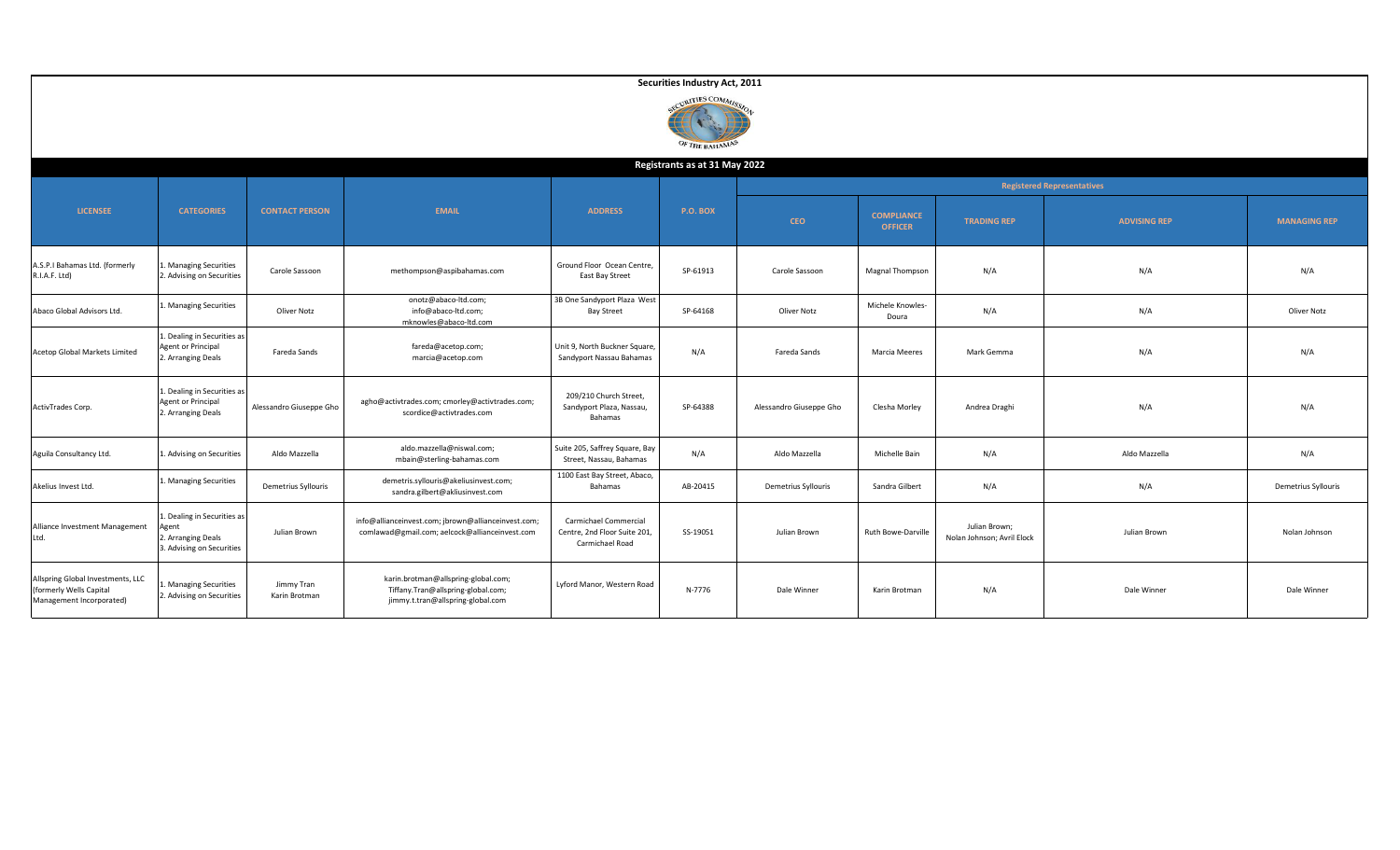|                                          |                                                                                                                                     |                       |                                                                                                   |                                                                            | Securities Industry Act, 2011      |                       |                                     |                                                                                                                                                                               |                                                                                                                                                                                                                                                                                                 |                                                 |
|------------------------------------------|-------------------------------------------------------------------------------------------------------------------------------------|-----------------------|---------------------------------------------------------------------------------------------------|----------------------------------------------------------------------------|------------------------------------|-----------------------|-------------------------------------|-------------------------------------------------------------------------------------------------------------------------------------------------------------------------------|-------------------------------------------------------------------------------------------------------------------------------------------------------------------------------------------------------------------------------------------------------------------------------------------------|-------------------------------------------------|
|                                          |                                                                                                                                     |                       |                                                                                                   |                                                                            | CURITIES COMMISS<br>OF THE BAHAMAS |                       |                                     |                                                                                                                                                                               |                                                                                                                                                                                                                                                                                                 |                                                 |
|                                          |                                                                                                                                     |                       |                                                                                                   |                                                                            | Registrants as at 31 May 2022      |                       |                                     |                                                                                                                                                                               |                                                                                                                                                                                                                                                                                                 |                                                 |
|                                          |                                                                                                                                     |                       |                                                                                                   |                                                                            |                                    |                       |                                     |                                                                                                                                                                               | <b>Registered Representatives</b>                                                                                                                                                                                                                                                               |                                                 |
| <b>LICENSEE</b>                          | <b>CATEGORIES</b>                                                                                                                   | <b>CONTACT PERSON</b> | <b>EMAIL</b>                                                                                      | <b>ADDRESS</b>                                                             | <b>P.O. BOX</b>                    | <b>CEO</b>            | <b>COMPLIANCE</b><br><b>OFFICER</b> | <b>TRADING REP</b>                                                                                                                                                            | <b>ADVISING REP</b>                                                                                                                                                                                                                                                                             | <b>MANAGING REP</b>                             |
| Alternative Investment Solutions<br>Ltd. | Dealing in Securities as<br>Agent only<br>2. Arranging deals in<br>securities<br>3. Manging securities<br>4. Advising on Securities | Samir Lakkis          | info@aisfg.com;<br>samir.lakkis@aisfg.com; francisca.delva@aisfg.com;<br>tamekia.stubbs@aisfg.com | 5 Pineapple Grove, Lyford Cay                                              | SP-64284                           | Samir Lakkis          | Francisca Anthonicia<br>Delva       | Samir Lakkis                                                                                                                                                                  | Tameka Stubbs<br>Julian Benichou<br>Sergio Esteso Vidal<br>Marc Elongman;<br>Nassiv Hacham;<br>Hector Gomez;<br>Markus Wiessler;<br>Pierre Darquie;<br>Marie Ujueta;<br>Rogelio Velasquez<br>Baptiste Saliva;<br>Miguel Solis;<br>Pablo Costa;<br>Richard Allford;<br>Guillermo S. R. Franquesa | N/A                                             |
| Ansbacher (Bahamas) Limited              | 1. Dealing in Securities as<br>Agent<br>2. Arranging Deals<br>3. Managing Securities<br>4. Advising on Securities                   | Andrew Alexiou        | info@ansbacher.bs;<br>andrew.alexiou@ansbacher.bs;<br>schell.stubbs@ansbacher.bs                  | 4th Floor Colina Imperial<br>Building, #308 East Bay Street                | N-7768                             | Andrew Alexiou        | Schell Stubbs                       | Herbert Bischoff;<br>Aymara M. Gomez;<br>Kristi A. M. Mitchell;<br>Jordanna M. Wring; Elonido<br>Encinar Ramirez; Alicia Gayle<br>Weatherford; Kendolette<br>Nickolle Francis | N/A                                                                                                                                                                                                                                                                                             | N/A                                             |
| Ask Capital Management Ltd.              | Managing Securities                                                                                                                 | James Hoar            | james.hoar@clairmonttrust.com;<br>wanda.maycock@clairmonttrust.com                                | <b>Clairmont Trust Company</b><br>Limited Pineapple Drive #4<br>Lyford Cay | SP-642874                          | James Hoar            | Wanda Maycock                       | N/A                                                                                                                                                                           | N/A                                                                                                                                                                                                                                                                                             | Fouad Akkari;<br>James Hoar;<br>Daniel Magdolen |
| Audaci Capital Limited                   | Arranging Deals<br>. Managing Securities<br>3. Advising on Securities                                                               | Damian Forbes         | dforbes@audacicapital.com; info@audacicapital.com;<br>iferguson@caystone.com                      | Albany Financial Center, South<br>Ocean Boulevard                          | SP-60486                           | Damian Forbes         | Indira Ferguson                     | N/A                                                                                                                                                                           | Damian Forbes                                                                                                                                                                                                                                                                                   | Damian Forbes                                   |
| Axia Partners                            | L. Managing Securities                                                                                                              | Jennifer Rolle-Cox    | jennifer.rolle-cox@apms-ltd.com;<br>contact@apms-ltd.com;<br>iferguson@caystone.com               | Halisbury Commercial Centre,<br>Suite #2, Vilage Road North                | SS-19689                           | Christian Coquoz      | Indira Ferguson                     | N/A                                                                                                                                                                           | Christian Coquoz                                                                                                                                                                                                                                                                                | Christian Coquoz                                |
| Axmin Capital Ltd.                       | 1. Dealing in Securities as<br>Principal and Agent<br>2. Advising on Securities                                                     | Ernesto Fridman Pardo | efridman@fridman.com.uy; mliste@axmincapital.com;<br>KBeneby@winterbotham.com                     | Winterbotham Place,<br>Marlborough & Queen Sts.                            | N-3026                             | Ernesto Fridman Pardo | Marcelo A. Liste                    | Guillermo Baeza                                                                                                                                                               | Guillermo Baeza; Ernesto Fridman Pardo                                                                                                                                                                                                                                                          | N/A                                             |
| Axxets Management Inc.                   | 1. Managing Securities<br>2. Advising on Securities                                                                                 | Anthony Ferguson      | info@cfal.com;<br>aferguson@cfal.com;<br>padderley@cfal.com                                       | 308 East Bay Street                                                        | CB-12407                           | Anthony Ferguson      | Prescott Adderley                   | N/A                                                                                                                                                                           | Anthony Ferguson; Yair Esrubilsky                                                                                                                                                                                                                                                               | Anthony Ferguson; Yair Esrubilsky               |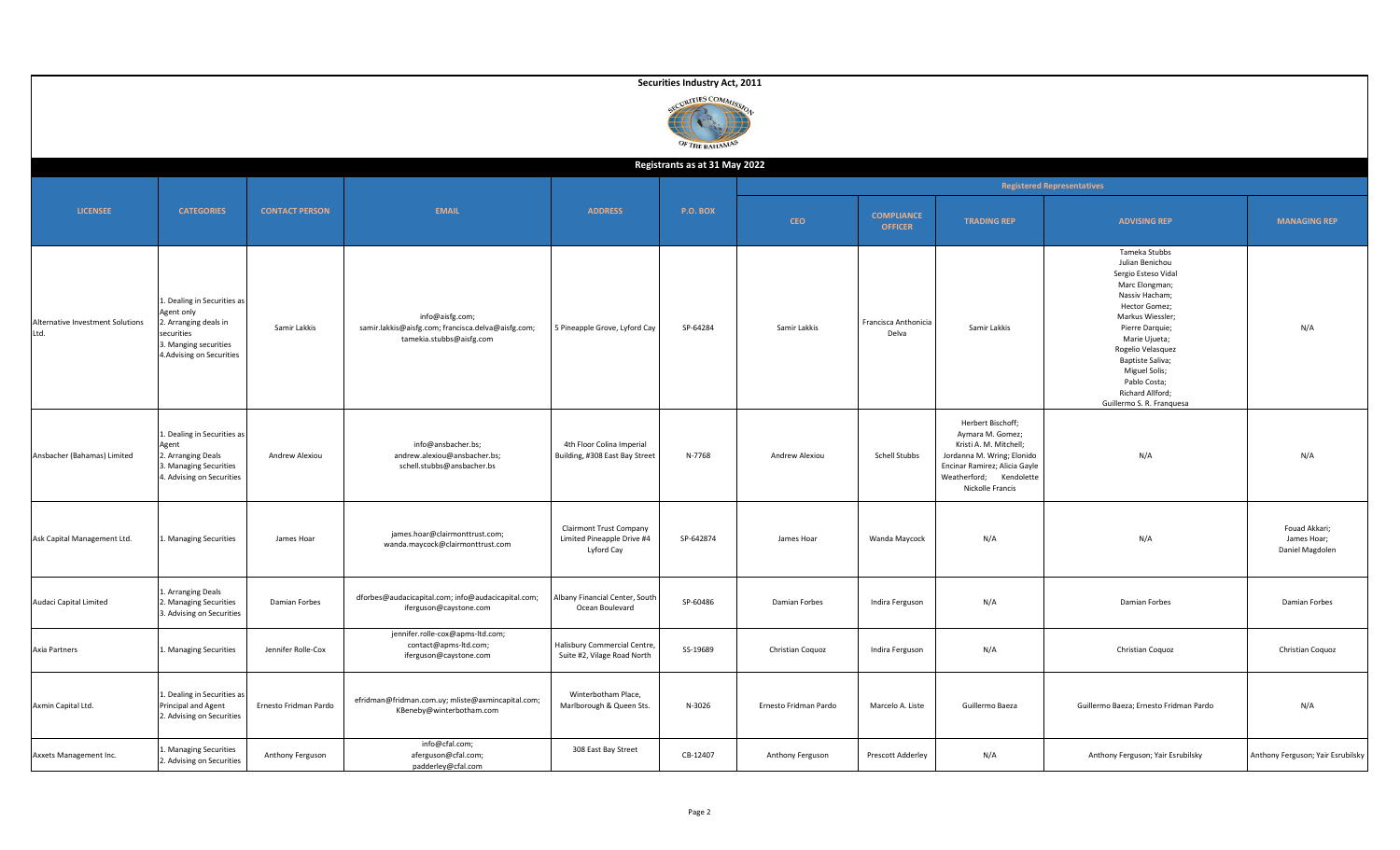|                                                            |                                                                                                                                                           |                                      |                                                                                                                |                                                                                    | Securities Industry Act, 2011   |                       |                                     |                                                        |                                   |                                    |
|------------------------------------------------------------|-----------------------------------------------------------------------------------------------------------------------------------------------------------|--------------------------------------|----------------------------------------------------------------------------------------------------------------|------------------------------------------------------------------------------------|---------------------------------|-----------------------|-------------------------------------|--------------------------------------------------------|-----------------------------------|------------------------------------|
|                                                            |                                                                                                                                                           |                                      |                                                                                                                |                                                                                    | URITIES COMMI<br>OF THE BAHAMAS |                       |                                     |                                                        |                                   |                                    |
|                                                            |                                                                                                                                                           |                                      |                                                                                                                |                                                                                    | Registrants as at 31 May 2022   |                       |                                     |                                                        |                                   |                                    |
|                                                            |                                                                                                                                                           |                                      |                                                                                                                |                                                                                    |                                 |                       |                                     |                                                        | <b>Registered Representatives</b> |                                    |
| <b>LICENSEE</b>                                            | <b>CATEGORIES</b>                                                                                                                                         | <b>CONTACT PERSON</b>                | <b>EMAIL</b>                                                                                                   | <b>ADDRESS</b>                                                                     | P.O. BOX                        | <b>CEO</b>            | <b>COMPLIANCE</b><br><b>OFFICER</b> | <b>TRADING REP</b>                                     | <b>ADVISING REP</b>               | <b>MANAGING REP</b>                |
| <b>Bahamas Central Securities</b><br>Depository (BCSD)     | <b>Clearing Facility</b>                                                                                                                                  | Melissa Campbell<br>Alson Ferguson   | mcampbell@bahamascsd.com<br>aferguson@bahamascsd.com;<br>info@bahamascsd.com;<br>ltinker@thebayshoregroup.org  | <b>British Colonial Hotel Hilton</b><br>#202                                       | N-9307                          | Nerika Burrows        | Latonia Symonette-<br>Tinker        | N/A                                                    | N/A                               | N/A                                |
| <b>Bahamas International Securities</b><br>Exchange (BISX) | Exchange                                                                                                                                                  | <b>Holland Grant</b><br>Keith Davies | hgrant@bisxbahamas.com;<br>kdavies@bisxbahamas.com;<br>info@bisxbahamas.com                                    | Suite 201, Fort Nassau Centre<br>British Colonial Hilton, Bay<br>Street            | EE-15672                        | Keith Davies          | <b>Holland Grant</b>                | N/A                                                    | N/A                               | N/A                                |
| Bahamas Securities (1987) Limited                          | Advising on Securities                                                                                                                                    | George C. Culmer                     | cculmer@bdobahamas.com; mculmer@bdobahamas.com                                                                 | Gresham House' Charlotte<br>Street South                                           | N-10144                         | George C. Culmer      | Myles Culmer                        | N/A                                                    | George C. Culmer; Myles J. Culmer | N/A                                |
| Banca del Sempione (Overseas) Ltd.                         | 1. Dealing in Securities as<br>Agent<br>2. Arranging Deals<br>. Managing Securities<br>4. Advising on Securities                                          | Nadia Lewis;<br>Simone Bertoldo      | beat.meier@sempione-overseas.com;<br>Simone.bertoldo@sempione-overseas.com<br>bsoverseas@sempione-overseas.com | 3rd Floor George House,<br>George Street                                           | N-8159                          | Simone Bertoldo       | Nadia Lewis                         | Edrick Cleare;<br>Michele Piantoni;<br>Simone Bertoldo | Stefano Donati                    | Simone Bertoldo;<br>Stefano Donati |
| Banco Santander International SA                           | 1. Dealing in Securities as<br>Principle & Agent<br>. Arranging Deals<br>3. Managing Securities<br>4. Advising on Securities                              | Toneika Russell<br>Tamara Johnson    | tjohnson@pb-santander.com; trussell@bpe-<br>gruposantander.com;<br>javelilla@pbs-santander.com                 | 1st Floor Caves Corporate<br>Centre, Building A, West Bay<br>Street and Blake Road | N-1682                          | Javier Velilla Lucini | Tamara Joan Johnson                 | (Vacant)                                               | (Vacant)                          | (Vacant)                           |
| <b>BankPro Limited</b>                                     | 1. Dealing in Securities as<br>Agent or Principal,<br>including underwriting<br>2. Arranging Deals<br>3. Managing Securities<br>4. Advising on Securities | Phidias Phidia                       | ZL@bankpro.com; LRP@gtclaw.com;<br>a.williamson@bankpro.com; a.pike@bankpro.com;<br>p.phida@bankpro.com        | Albany Financial Center, Suite<br>304 South Ocean Blvd Nassau<br>The Bahamas       | N7776-63                        | (Vacant)              | Phidias Phidia                      | (Vacant)                                               | (Vacant)                          | (Vacant)                           |
| Bank J. Safra Sarasin (Bahamas) Ltd.                       | 1. Dealing in Securities as<br>Principal & Agent<br>2. Arranging Deals.<br>3. Managing Securities<br>4. Advising on Securities                            | Adrian Zadeh                         | adrian.zadeh@jsafrasarasin.com;<br>Bernard.Young@jsafrasarasin.com                                             |                                                                                    | CB-10988                        | Adrian Zadeh          | <b>Bernard Young</b>                | Yantoni Zeitoune;<br>Joao Franco                       | Adrian Zadeh                      | Adrian Zadeh<br>Daniel Saralegui   |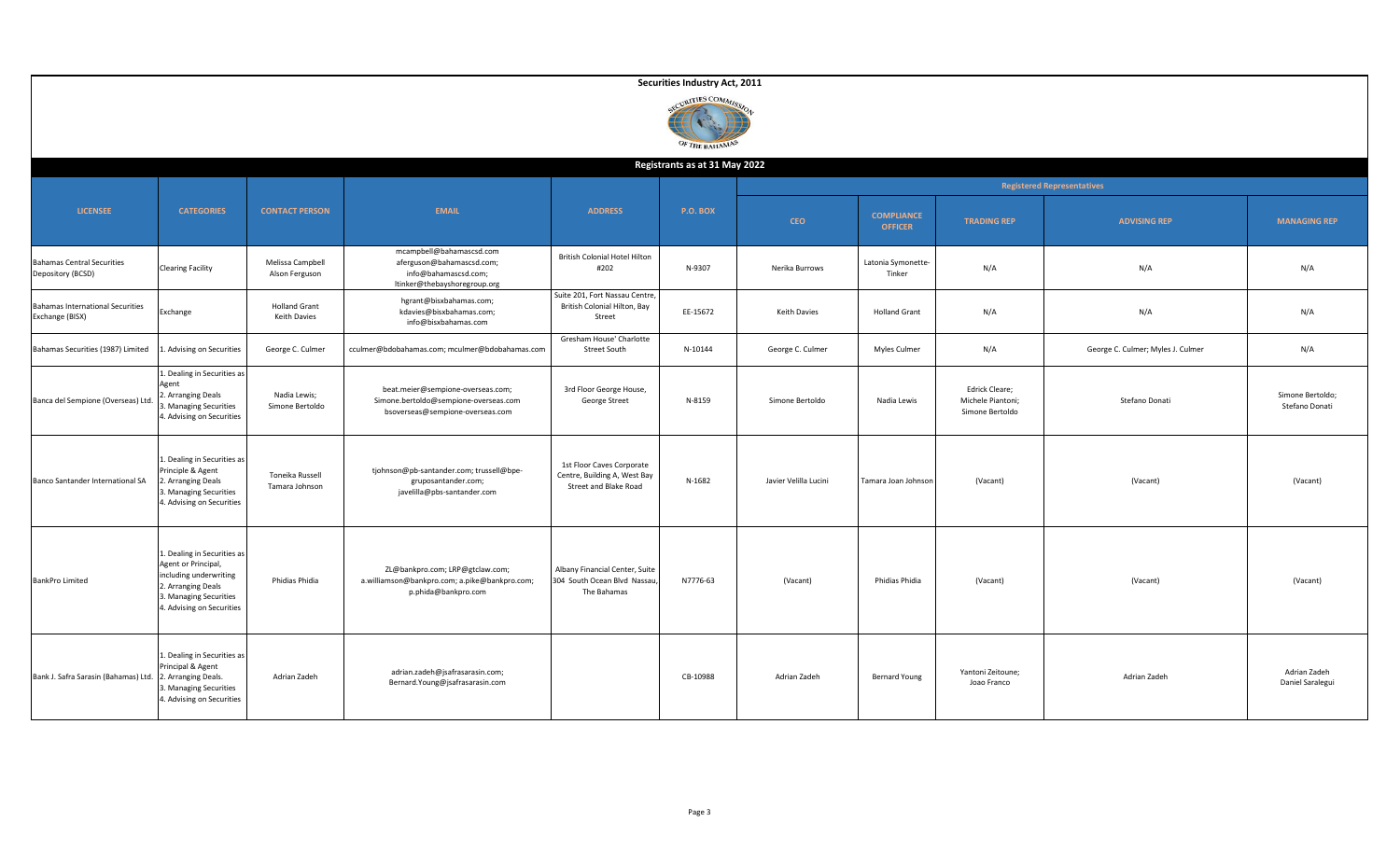|                                                                         |                                                                                                                                   |                                    |                                                                                       |                                                                                      | Securities Industry Act, 2011     |                      |                                     |                                                                      |                                                                      |                                                                      |
|-------------------------------------------------------------------------|-----------------------------------------------------------------------------------------------------------------------------------|------------------------------------|---------------------------------------------------------------------------------------|--------------------------------------------------------------------------------------|-----------------------------------|----------------------|-------------------------------------|----------------------------------------------------------------------|----------------------------------------------------------------------|----------------------------------------------------------------------|
|                                                                         |                                                                                                                                   |                                    |                                                                                       |                                                                                      | CURITIES COMMIS<br>OF THE BAHAMAS |                      |                                     |                                                                      |                                                                      |                                                                      |
|                                                                         |                                                                                                                                   |                                    |                                                                                       |                                                                                      | Registrants as at 31 May 2022     |                      |                                     |                                                                      | <b>Registered Representatives</b>                                    |                                                                      |
| <b>LICENSEE</b>                                                         | <b>CATEGORIES</b>                                                                                                                 | <b>CONTACT PERSON</b>              | <b>EMAIL</b>                                                                          | <b>ADDRESS</b>                                                                       | <b>P.O. BOX</b>                   | <b>CEO</b>           | <b>COMPLIANCE</b><br><b>OFFICER</b> | <b>TRADING REP</b>                                                   | <b>ADVISING REP</b>                                                  | <b>MANAGING REP</b>                                                  |
| Baxia Limited                                                           | 1. Dealing in Securities as<br>Agent or Principal,<br>including underwriting<br>2. Arranging Deals<br>3. Managing Securities      | LaTonia Symonette-Tinker           | ltinker@thebayshoregroup.org;<br>nwadud@baxiamarkets.com; admin@baxiamarkets.com      | Capital Union Bank Financial<br>Centre, Western Road, Lyford<br>Cay, Nassau, Bahamas | N-1879                            | Nashith M. Wadud     | LaTonia Symonette-<br>Tinker        | (Vacant)                                                             | N/A                                                                  | (Vacant)                                                             |
| <b>BDI Limited (formerly Bearbull</b><br>Degroof International Limited) | . Managing Securities<br>2. Advising on Securities                                                                                | Nicole M. Dupuy                    | ndupuy@bdilimited.com;<br>cmotier@bdilimited.com; mtknowles@cfal.com                  | Bougainvillea Lyford Drive,<br>Lyford Cay. Nassau, Bahamas                           | N-4287                            | Nicole M. Dupuy      | Monique Knowles                     | N/A                                                                  | Nicole M. Dupuy                                                      | Nicole M. Dupuy                                                      |
| Benchmark Advisors (Bahamas) Ltd                                        | Deal in Securities as<br><b>Agent or Principal</b><br>. Advising on Securities                                                    | Kevin McPhee                       | KMcphee@allianceinvest.com;<br>thenewlowerlong@gmail.com                              | Gresham House, Charlotte<br><b>Street North</b>                                      | N-10144                           | (Vacant)             | Ruth Bowe-Darville                  | Nolan Johnson                                                        | Nolan Johnson                                                        | N/A                                                                  |
| Black Isle Management Services Ltd.                                     | Managing Securities<br>2. Advising on Securities                                                                                  | Ian Black                          | ian@blackislemanagement.com<br>Valentino@Blackislemanagement.com                      | UBS Annex, 2nd Floor, East Bay<br>Street                                             | SS-19501                          | Ian Black            | Valentino Brown                     | N/A                                                                  | Marc-Claudio Muller<br>Ian Black                                     | <b>Bradley Crawley</b><br>Ian Black<br>Marc-Claudio Muller           |
| <b>Blackwell Global Investments</b><br><i>imited</i>                    | 1. Dealing in Securities as<br>Agent or Principal,<br>including underwriting<br>2. Arranging Deals<br>3. Managing Securities      | Pauline Seymour;<br>Kensil Johnson | pauline.seymour@blackwellglobal.bs;<br>kensil.johnson@blackwellglobal.bs              | Sea Sky Lane, Sandyport,<br>Nassau, Bahamas                                          | N/A                               | Pauline Seymour      | Kensil Johnson                      | Shiwei Kwong                                                         | N/A                                                                  | Shiwei Kwong                                                         |
| <b>Blue Line Advisors Ltd.</b>                                          | . Managing Securities                                                                                                             | Pierre M. E. Monnard               | pimo@apms-ltd.com; iferguson@caystone.com,<br>jennifer.rolle-cox@apms-ltd.com;        | Halisbury Commercial Centre<br>Suite #2, Vilage Road North                           | SS-19689                          | Pierre M. E. Monnard | Indira Ferguson                     | N/A                                                                  | N/A                                                                  | Pierre M. E. Monnard                                                 |
| Bluebay Global Advisors Ltd.                                            | Managing Securities                                                                                                               | Roger Landucci                     | roger@bluebay-ltd.com; IFerguson@caystone.com;<br>jennifer.rolle-cox@apms-ltd.com;    | Halisbury Commercial Centre<br>Suite #2, Vilage Road North                           | SS-19689                          | Pierre Monnard       | Indira Ferguson                     | N/A                                                                  | N/A                                                                  | Pierre Monnard                                                       |
| Britannia Bank & Trust Ltd.<br>(formerly Amber Bank & Trust Ltd.)       | 1. Dealing in Securities as<br><b>Agent or Principal</b><br>. Arranging Deals<br>Managing Securities<br>4. Advising on Securities | Vincenzo Piantedosi                | vpiantedosi@siriob.com; admin@ambergrouphldgs.net;<br>katriena.marshall@amberbank.com | Caves Village, Building #2,<br>West Bay Street, Nassau,<br>Bahamas                   | N-3917                            | Vincenzo Piantedosi  | Katreina Marshall                   | Mateo Raimondo<br>Julian Adderley<br>Andrea Albanese<br>Joseph Byrne | Mateo Raimondo<br>Julian Adderley<br>Andrea Albanese<br>Joseph Byrne | Mateo Raimondo<br>Julian Adderley<br>Andrea Albanese<br>Joseph Byrne |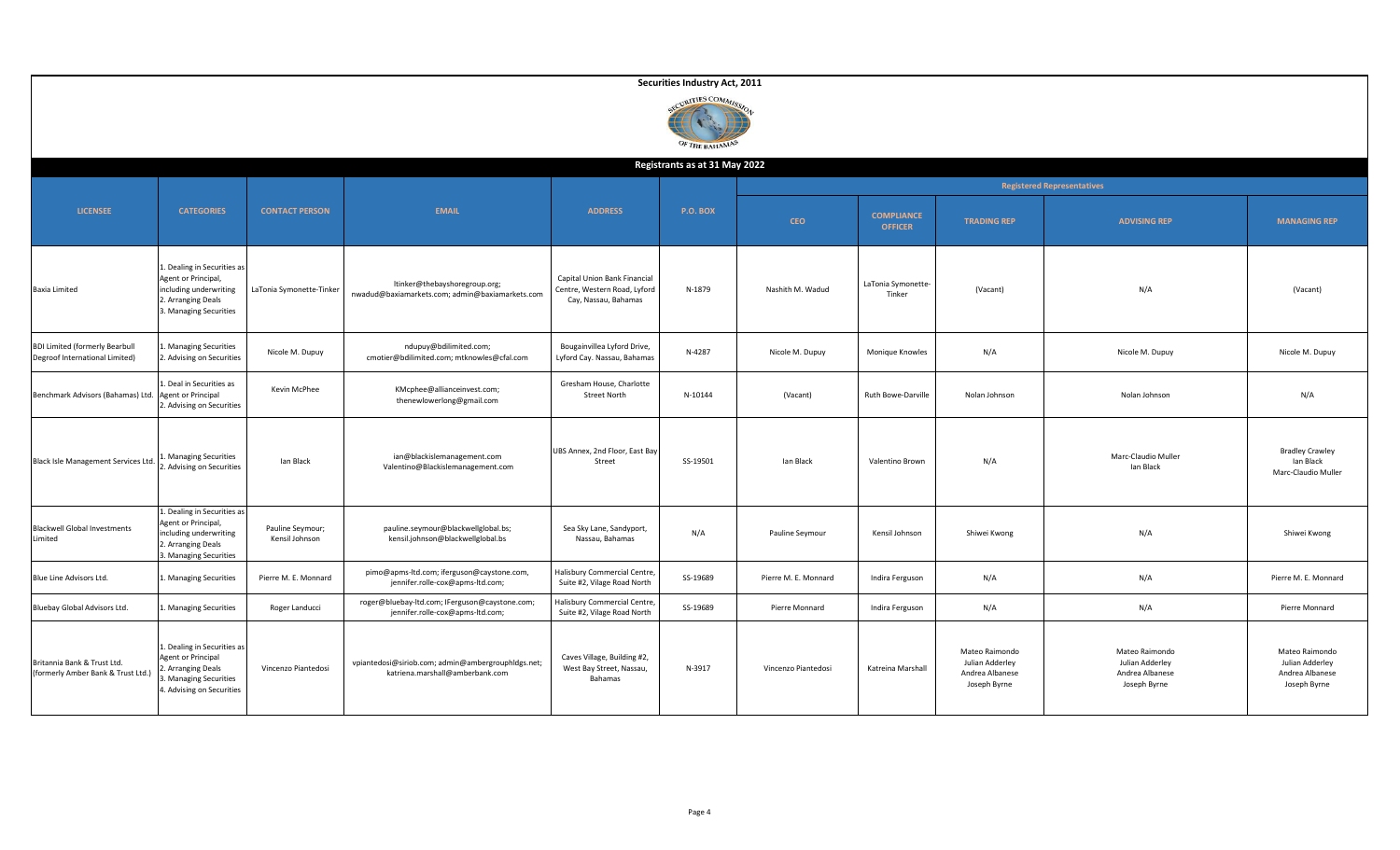|                                                                     |                                                                                                                                |                                         |                                                                                                                                                                                              |                                                                                | Securities Industry Act, 2011      |                       |                                     |                                                                                                                                      |                                                                                                                                                                                   |                                                    |
|---------------------------------------------------------------------|--------------------------------------------------------------------------------------------------------------------------------|-----------------------------------------|----------------------------------------------------------------------------------------------------------------------------------------------------------------------------------------------|--------------------------------------------------------------------------------|------------------------------------|-----------------------|-------------------------------------|--------------------------------------------------------------------------------------------------------------------------------------|-----------------------------------------------------------------------------------------------------------------------------------------------------------------------------------|----------------------------------------------------|
|                                                                     |                                                                                                                                |                                         |                                                                                                                                                                                              |                                                                                | CURITIES COMMISS<br>OF THE BAHAMAS |                       |                                     |                                                                                                                                      |                                                                                                                                                                                   |                                                    |
|                                                                     |                                                                                                                                |                                         |                                                                                                                                                                                              |                                                                                | Registrants as at 31 May 2022      |                       |                                     |                                                                                                                                      |                                                                                                                                                                                   |                                                    |
|                                                                     |                                                                                                                                |                                         |                                                                                                                                                                                              |                                                                                |                                    |                       |                                     |                                                                                                                                      | <b>Registered Representatives</b>                                                                                                                                                 |                                                    |
| <b>LICENSEE</b>                                                     | <b>CATEGORIES</b>                                                                                                              | <b>CONTACT PERSON</b>                   | <b>EMAIL</b>                                                                                                                                                                                 | <b>ADDRESS</b>                                                                 | <b>P.O. BOX</b>                    | <b>CEO</b>            | <b>COMPLIANCE</b><br><b>OFFICER</b> | <b>TRADING REP</b>                                                                                                                   | <b>ADVISING REP</b>                                                                                                                                                               | <b>MANAGING REP</b>                                |
| Britannia Securities Limited<br>(Formerly Arbitral Securities Ltd.) | 1. Dealing in Securities as<br>Agent or Principal<br>2. Arranging Deals<br>3. Managing Securities<br>4. Advising on Securities | Andre Souza                             | nassau@britanniasecurities.com;<br>asouza@britanniasecurities.com;<br>iferguson@caystone.com                                                                                                 | Caves Village, Building 2, 2nd<br>Floor                                        | SP-64093                           | Andre Souza           | Indira Ferguson                     | Alexander Iferenta; Shinique<br>Rolle                                                                                                | Andre Souza                                                                                                                                                                       | Andre Souza; Alexander Iferenta;<br>Shinique Rolle |
| Brite Advisors Ltd. (formerly<br>Touchstone Advisory Ltd.)          | 1. Advising on Securities                                                                                                      | Adrian Flambard                         | adrian@touchstone-global.com                                                                                                                                                                 | Unit 1-5 Church Street, Sandy<br>Port Marina Village                           | N-492                              | Adrian Flambard       | Marcia Meeres                       | N/A                                                                                                                                  | Adrian Flambard                                                                                                                                                                   | N/A                                                |
| <b>Canaccord Genuity Emerging</b><br>Markets Ltd.                   | L. Arranging Deals<br>2. Advising on Securities                                                                                | LaTonia Symonette-Tinker                | gmcburney@cgf.com ltinker@thebayshoregroup.org                                                                                                                                               | 119 Harbour Way, Ocean Club<br>Estates, Paradise Island,<br>Nassau, Bahamas    | N-1879                             | Eugene McBurney       | LaTonia Symonette-<br>Tinker        | N/A                                                                                                                                  | <b>Eugene McBurney</b>                                                                                                                                                            | N/A                                                |
| Capital Index (Global) Limited                                      | 1. Dealing in Securities as<br>Principal & Agent<br>2. Arranging Deals                                                         | Anthony Ferguson<br>Prescott Adderley   | compliance@capitalindex.com;<br>aferguson@cfal.com;<br>padderley@cfal.com                                                                                                                    | 208 Church Street, 2nd Floor,<br>Sandyport West Bay Street.<br>Nassau, Bahamas | SS-19086                           | Anthony Ferguson      | Prescott Adderley                   | Anthony Ferguson                                                                                                                     | N/A                                                                                                                                                                               | N/A                                                |
| Capital Union Bank                                                  | 1. Dealing in Securities as<br>Principal or Agent<br>2. Managing Securities<br>3. Advising on Securities                       | Nicolette Alexis Duncanson              | Icl@capitalunionbank.com;<br>Nicolette.Duncanson@capitalunionbank.com;<br>luciana.silvera@capitalunionbank.com;<br>stanya.stuart@capitalunionbank.com;<br>mikeiko.brown@capitalunionbank.com | CUB Financial Centre; Lyford<br>Cay                                            | AP-59223                           | Patrick Zbinden       | Nicolette Alexis<br>Duncanson       | Clement Ducasse;<br>Antoine Lacourt;<br>Maxine Barberis;<br>Pierre Soron;<br>Marvin Riera;<br><b>Clement Gless</b>                   | Clement Ducasse;<br>Antoine Lacourt                                                                                                                                               | Clement Ducasse;<br>Antoine Lacourt;               |
| Capital Vision Limited                                              | . Managing Securities<br>2. Advising on Securities                                                                             | Anthony Ferguson                        | aferguson@cfal.com;<br>mtknowles@cfal.com                                                                                                                                                    | 308 East Bay Street                                                            | CB-12407                           | Aurelien Vicart       | Monique Knowles                     | N/A                                                                                                                                  | Aurelien Vicart                                                                                                                                                                   | Aurelien Vicart                                    |
| Capitor Advisors (Bahamas) Ltd.                                     | Managing Securities<br>2. Advising on Securities                                                                               | Gerhardus van Niekerk;<br>Michelle Bain | compliance@capitor.co                                                                                                                                                                        | Suite 508<br>Albany Financial Center, South<br>Ocean Boulevard,                | N/A                                | Gerhardus van Niekerk | Michelle Bain                       | N/A                                                                                                                                  | Gerhardus van Niekerk                                                                                                                                                             | Gerhardus van Niekerk                              |
| CBH Bahamas Ltd.                                                    | 1. Dealing in Securities as<br>Agent<br>2. Arranging Deals<br>3. Managing Securities<br>4. Advising on Securities              | Daniel Baron                            | pwilliams@cbhbank.com;<br>rrolle@cbhbank.com                                                                                                                                                 | CBH House, East Bay Street                                                     | N-1724                             | Daniel Baron          | Rochelle Rolle                      | Shamini Gibson;<br>Jamal Wright;<br>Daniel Baron;<br>William Gibson;<br>Ginarenae Chuno;<br>Lynette Martinborough; ;<br>Julio Vargas | Shamini Gibson;<br>Jamal Wright;<br>Ursula Rolle;<br>William Gibson;<br>Ginarenae Chuno;<br>Guilhermo Alvarez Santini;<br>Lynette Martinborough;<br>Julio Vargas;<br>Daniel Baron | Ursula Rolle                                       |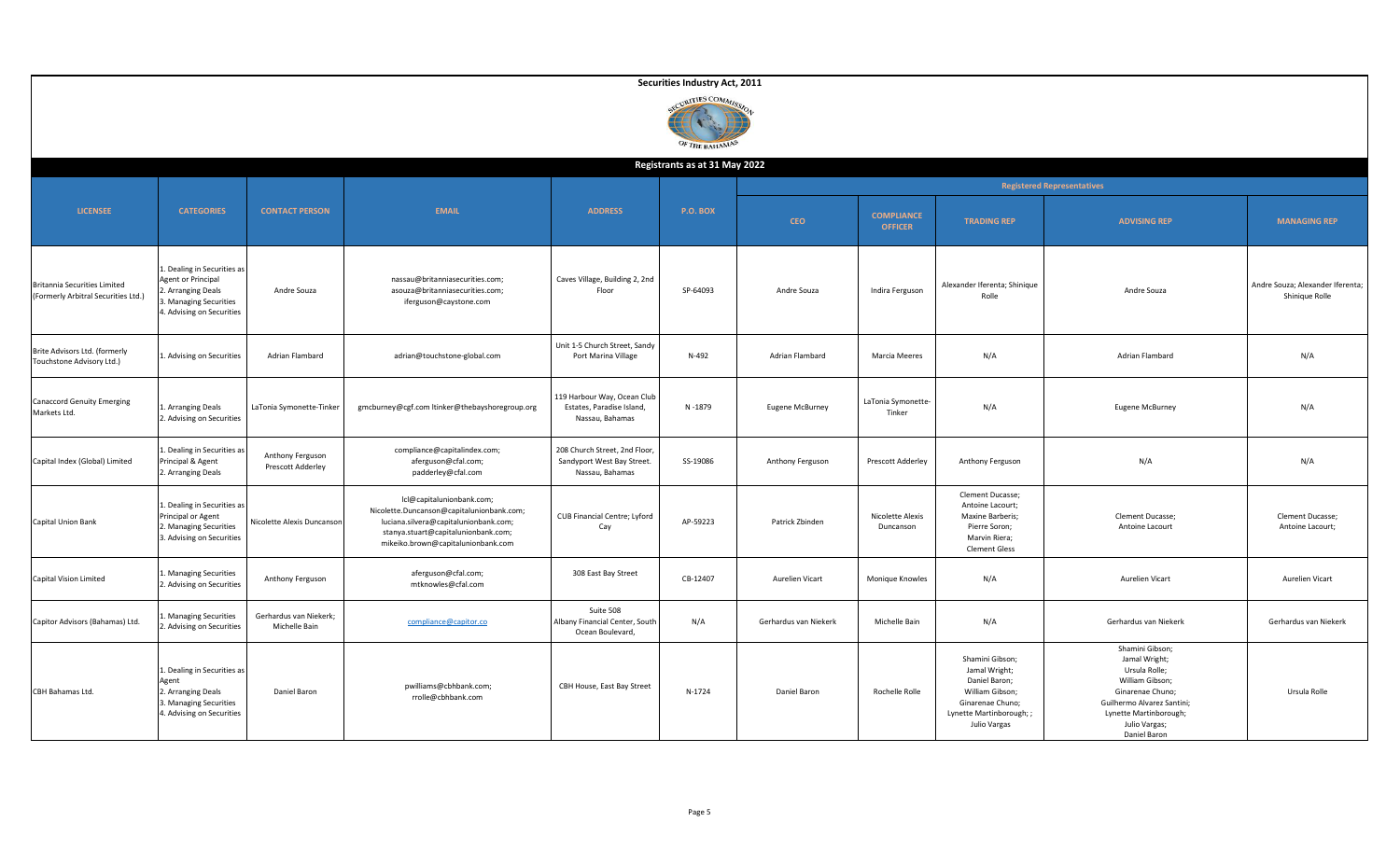|                                                        |                                                                                                                                |                                   |                                                                                                                             |                                                                                  | Securities Industry Act, 2011          |                     |                                     |                                                                                                                |                                                               |                                                               |
|--------------------------------------------------------|--------------------------------------------------------------------------------------------------------------------------------|-----------------------------------|-----------------------------------------------------------------------------------------------------------------------------|----------------------------------------------------------------------------------|----------------------------------------|---------------------|-------------------------------------|----------------------------------------------------------------------------------------------------------------|---------------------------------------------------------------|---------------------------------------------------------------|
|                                                        |                                                                                                                                |                                   |                                                                                                                             |                                                                                  | <b>INITIES COMMI</b><br>OF THE BAHAMAS |                     |                                     |                                                                                                                |                                                               |                                                               |
|                                                        |                                                                                                                                |                                   |                                                                                                                             |                                                                                  | Registrants as at 31 May 2022          |                     |                                     |                                                                                                                |                                                               |                                                               |
| <b>LICENSEE</b>                                        | <b>CATEGORIES</b>                                                                                                              | <b>CONTACT PERSON</b>             | <b>EMAIL</b>                                                                                                                | <b>ADDRESS</b>                                                                   | <b>P.O. BOX</b>                        | <b>CEO</b>          | <b>COMPLIANCE</b><br><b>OFFICER</b> | <b>TRADING REP</b>                                                                                             | <b>Registered Representatives</b><br><b>ADVISING REP</b>      | <b>MANAGING REP</b>                                           |
| CF Group Company Limited                               | 1. Dealing in Securities as<br>Agent only, including<br>underwriting                                                           | Keva Ferguson;<br>Indira Fergsuon | iferguson@caystone.com                                                                                                      | Unit 400, Fourth Floor, #1 Bay<br>Street, British Colonial Centre<br>of Commerce | SP-63191                               | Keva Ferguson       | Indira Ferguson                     | Sze Ning                                                                                                       | N/A                                                           | N/A                                                           |
| CFAL Securities Ltd.                                   | 1. Dealing in Securities as<br>Principal & Agent<br>2. Arranging Deals.<br>3. Managing Securities<br>4. Advising on Securities | Anthony Ferguson                  | aferguson@cfal.com;<br>info@cfal.com;<br>mtknowles@cfal.com                                                                 | 308 East Bay Street                                                              | CB-12407                               | Anthony Ferguson    | Monique Knowles                     | Pamela Musgrove;<br>Tiffany Angelique Smith;<br>Jeanelle Christal Francis;<br>Giovannah Evans;<br>Anna Zervos; | Dwayne Swann;<br>Shafegah Duncanson;                          | N/A                                                           |
| Clairmont Advisors Ltd.                                | 1. Managing Securities<br>2. Advising on Securities                                                                            | Miles Evans                       | Miles.Evans@clairmonttrust.com;<br>Compliance@clairmontwealth.com;<br>Eboney.Wright@clairmonttrust.com                      | #4 Pineapple Grove, Lyford Cay                                                   | SP-64284                               | Miles Evans         | <b>Eboney Wright</b>                | N/A                                                                                                            | Miles Evans;<br>John Jephson;<br>Carlos Salzedo Navarro       | Miles Evans<br>John Jephson;<br>Carlos Salzedo Navarro        |
| Clairmont Trust Company Limited                        | . Managing Securities<br>2. Advising on Securities                                                                             | Miles Evans                       | fsd@clairmonttrust.com; miles.evans@clairmonttrust.com<br>reporting@clairmonttrust.com;<br>wanda.maycock@clairmonttrust.com | #4 Pineapple Grove, Lyford Cay                                                   | SP-64284                               | Miles Evans         | Wanda Maycock                       | N/A                                                                                                            | Miles Evans;<br>James Hoar;<br>John Jephson;<br>Jaime Stewart | Miles Evans;<br>James Hoar;<br>John Jephson;<br>Jaime Stewart |
| Climate Capital Ltd. (formerly Waves<br>Capital Ltd.)  | 1. Arranging Deals, 2.<br><b>Managing Securities</b><br>3. Advising on Securities                                              | Barbara Ann Bernard               | bb@wavescapital.com                                                                                                         | #5 Pineapple Grove, Lyford Cay                                                   | N-7776-71                              | Barbara Ann Bernard | Indira Arshia<br>Ferguson           | N/A                                                                                                            | Barbara Ann Bernard                                           | Barbara Ann Bernard                                           |
| Colina Financial Advisors Limited<br>(CFAL)            | . Managing Securities<br>2. Advising on Securities                                                                             | Anthony Ferguson                  | aferguson@cfal.com;<br>info@cfal.com;<br>sthurston@cfal.com;<br>mtknowles@cfal.com                                          | 308 East Bay Street                                                              | CB-12407                               | Anthony Ferguson    | Monique Knowles                     | N/A                                                                                                            | Anthony Ferguson<br>Pamela Musgrove                           | Anthony Ferguson<br>Pamela Musgrove                           |
| <b>Coralisle Pension Services</b><br>(Bahamas) Limited | 1. Dealing in Securities as<br>Agent<br>2. Arranging Deals<br>3. Managing Securities<br>4. Advising on Securities              | Larry Gibson                      | Larry.Gibson@cgcoralisle.com;<br>Jonelle.Gardiner@cgcoralisle.com;<br>Derek.Smith@cgcoralisle.com                           | 2nd Floor Atlantic House,<br><b>Collins Avenue</b>                               | SS-6246                                | Larry Gibson        | Derek Smith                         | Kriston Moore;                                                                                                 | Larry Gibson                                                  | (Vacant)                                                      |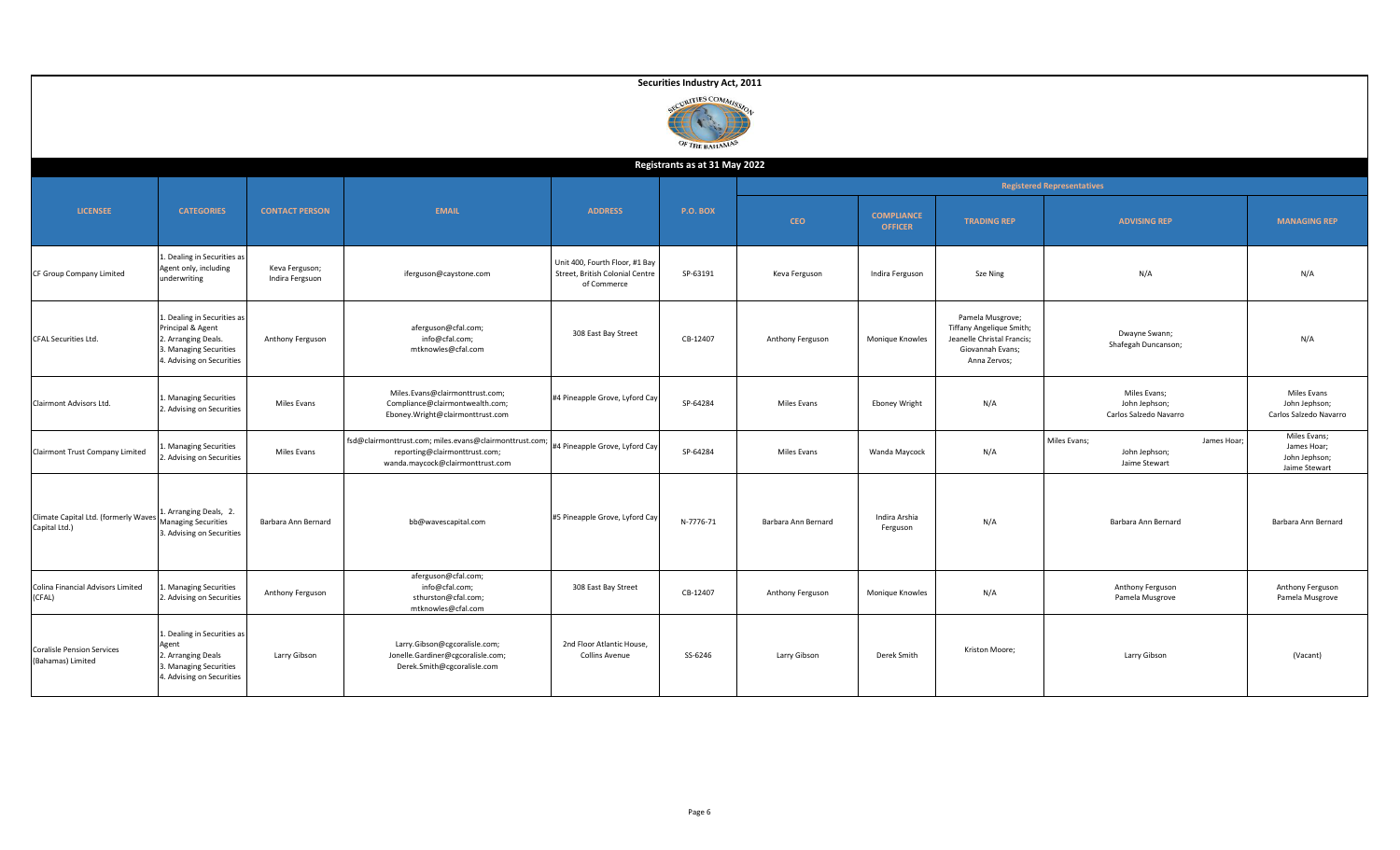|                                           |                                                                                                                                            |                                     |                                                                                                                                                              |                                                                       | Securities Industry Act, 2011 |                          |                                     |                                                                                      |                                                                                                                                      |                                                   |  |  |  |
|-------------------------------------------|--------------------------------------------------------------------------------------------------------------------------------------------|-------------------------------------|--------------------------------------------------------------------------------------------------------------------------------------------------------------|-----------------------------------------------------------------------|-------------------------------|--------------------------|-------------------------------------|--------------------------------------------------------------------------------------|--------------------------------------------------------------------------------------------------------------------------------------|---------------------------------------------------|--|--|--|
|                                           | CURITIES COMMISS<br>OF THE BAHAMAS<br>Registrants as at 31 May 2022                                                                        |                                     |                                                                                                                                                              |                                                                       |                               |                          |                                     |                                                                                      |                                                                                                                                      |                                                   |  |  |  |
|                                           |                                                                                                                                            |                                     |                                                                                                                                                              |                                                                       |                               |                          |                                     |                                                                                      |                                                                                                                                      |                                                   |  |  |  |
|                                           |                                                                                                                                            |                                     |                                                                                                                                                              |                                                                       |                               |                          |                                     |                                                                                      | <b>Registered Representatives</b>                                                                                                    |                                                   |  |  |  |
| <b>LICENSEE</b>                           | <b>CATEGORIES</b>                                                                                                                          | <b>CONTACT PERSON</b>               | <b>EMAIL</b>                                                                                                                                                 | <b>ADDRESS</b>                                                        | <b>P.O. BOX</b>               | <b>CEO</b>               | <b>COMPLIANCE</b><br><b>OFFICER</b> | <b>TRADING REP</b>                                                                   | <b>ADVISING REP</b>                                                                                                                  | <b>MANAGING REP</b>                               |  |  |  |
| Core Capital Partners Ltd.                | Dealing in Securities as<br>Agent 2. Arranging Deals<br>3. Managing Securities<br>4. Advising on Securities                                | Heather Bellot-Hazarian             | hbh@ccpl.capital;<br>cam@ccpl.capital                                                                                                                        | 23 Verdian Corporate Centre,<br>West Bay Street, Nassau,<br>Bahamas   | SP-63035                      | Heather Bellot-Hazarian  | Candice Mcphee                      | Heather-Bellot-Hazarian                                                              | Heather Bellot-Hazarian                                                                                                              | Heather Bellot-Hazarian                           |  |  |  |
| Corner Bank (Overseas) Limited            | L. Dealing in Securities as<br>Agent or Principal,<br><b>Includinig Underwriting</b><br>. Managing Securities<br>3. Advising on Securities | Christine Russell                   | christine.russell@corner.bs; ruch@corner.bs;<br>info@corner.bs;<br>michele.clivio@corner.bs;<br>jennifer.rahming@corner.bs                                   | 1st Floor 308 East Bay Street                                         | N-7134                        | <b>Christine Russell</b> | Jennifer Rahming                    | Davide Sergio Bonetti;<br>Shakema Sweeting;<br>Eronjha McIntosh;<br>Shevonne Rahming | Davide Sergio Bonetti;<br>Birgit Ludig-Dridi;<br>Annamarie Garraway;<br>Orazio Defilippis;<br>Andrea Fronzoni                        | Eirene Gatis-Thronebury;<br>Davide Sergio Bonetti |  |  |  |
| <b>CPL Advisors Limited</b>               | Managing Securities                                                                                                                        | Jonecka Wright                      | JWright@winterbotham.com                                                                                                                                     | Winterbotham Place<br>Marlborough & Queen Streets                     | N-3026                        | Agustin del Rio          | Anja Charles                        | N/A                                                                                  | N/A                                                                                                                                  | Agustin del Rio                                   |  |  |  |
| Credit Suisse AG, Nassau Branch           | Dealing in Securities as<br>Principal & Agent<br>2. Arranging Deals.<br>3. Managing Securities<br>4. Advising on Securities                | Ghislane Wilkinson;<br>Peter Waller | ghislane.wilkinson@credit-suisse.com;<br>peter.waller@credit-suisse.com;<br>list.csnbnotice@credit-suisse.com;<br>jeunesse.osadebaybullard@credit-suisse.com | 4th Floor The Financial Centre,<br>Shirley & Charlotte Streets        | N-4928                        | Peter Waller             | Jeunesse Osadebay-<br>Bullard       | Thomas Markus Karrer;<br>Oliver Turner;<br>Thiago Pereira;<br>Guilherme Bianchi;     | Thomas Markus Karrer;<br>Flavio Lopes;<br>Guilherme Bianchi;<br>Leonam Oliveira;<br>Thiago Riberio Barroso Pereira;<br>Oliver Turner | (Vacant)                                          |  |  |  |
| Credit Suisse Brazil (Bahamas)<br>Limited | Dealing in Securities as<br>Principal & Agent                                                                                              | Vaughn Marvin Gibson                | vaughn.gibson@credit-suisse.com;<br>jeunesse.osadebaybullard@credit-suisse.com                                                                               | 4th Floor Bahamas Financial<br>Centre, Shirley & Charlotte<br>Streets | N-3241                        | Vaughn Marvin Gibson     | Jeunesse Osadebay-<br>Bullard       | N/A                                                                                  | N/A                                                                                                                                  | N/A                                               |  |  |  |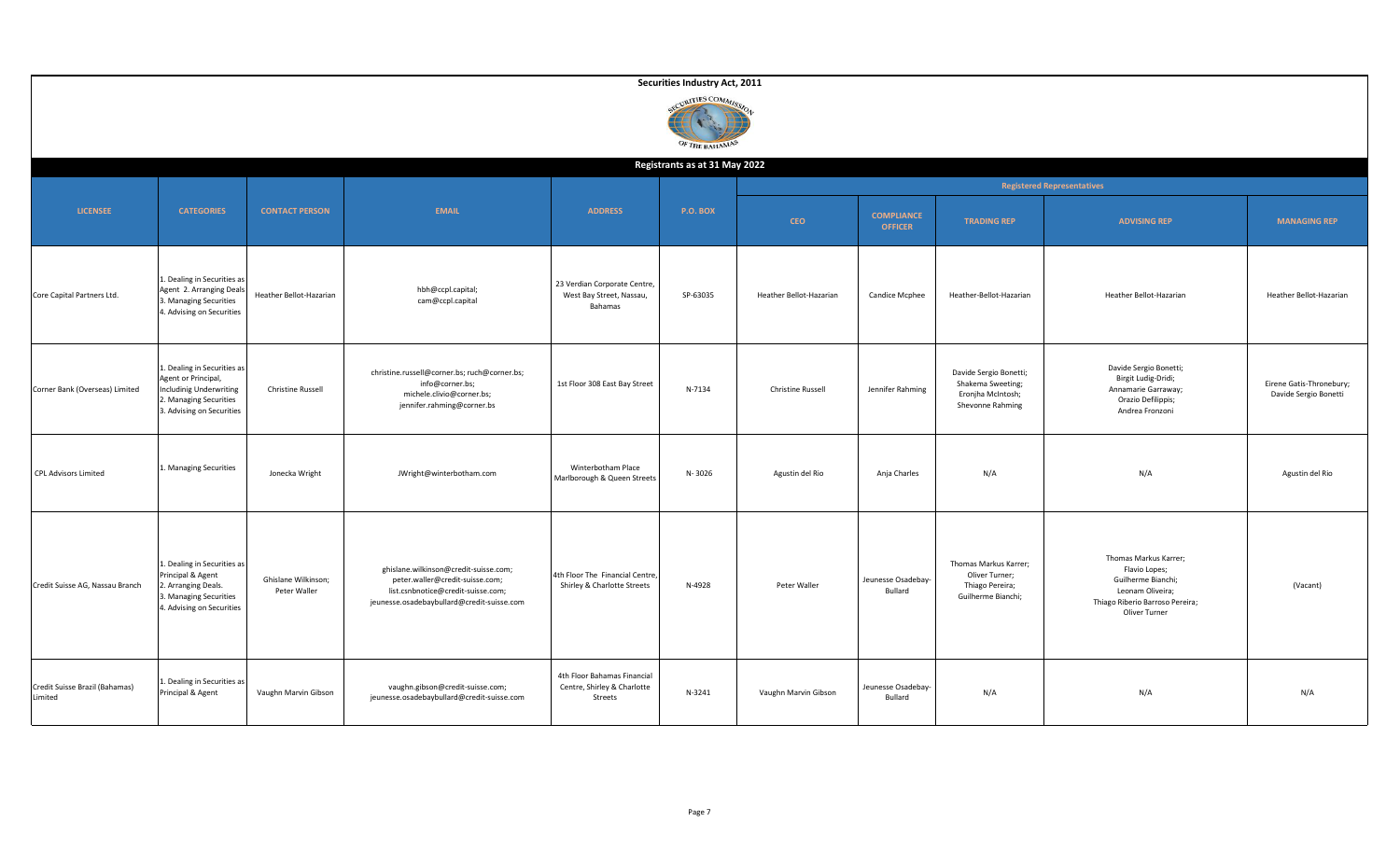|                                    |                                                                                                                                |                       |                                                                                                                     |                                                                       | Securities Industry Act, 2011      |                     |                                     |                                                                                                                             |                                                                                                                                     |                                                                                                                                                        |
|------------------------------------|--------------------------------------------------------------------------------------------------------------------------------|-----------------------|---------------------------------------------------------------------------------------------------------------------|-----------------------------------------------------------------------|------------------------------------|---------------------|-------------------------------------|-----------------------------------------------------------------------------------------------------------------------------|-------------------------------------------------------------------------------------------------------------------------------------|--------------------------------------------------------------------------------------------------------------------------------------------------------|
|                                    |                                                                                                                                |                       |                                                                                                                     |                                                                       | CURITIES COMMISS<br>OF THE BAHAMAS |                     |                                     |                                                                                                                             |                                                                                                                                     |                                                                                                                                                        |
|                                    |                                                                                                                                |                       |                                                                                                                     |                                                                       | Registrants as at 31 May 2022      |                     |                                     |                                                                                                                             |                                                                                                                                     |                                                                                                                                                        |
|                                    |                                                                                                                                |                       |                                                                                                                     |                                                                       |                                    |                     |                                     |                                                                                                                             | <b>Registered Representatives</b>                                                                                                   |                                                                                                                                                        |
| <b>LICENSEE</b>                    | <b>CATEGORIES</b>                                                                                                              | <b>CONTACT PERSON</b> | <b>EMAIL</b>                                                                                                        | <b>ADDRESS</b>                                                        | <b>P.O. BOX</b>                    | <b>CEO</b>          | <b>COMPLIANCE</b><br><b>OFFICER</b> | <b>TRADING REP</b>                                                                                                          | <b>ADVISING REP</b>                                                                                                                 | <b>MANAGING REP</b>                                                                                                                                    |
| Crescendo (Bahamas) Ltd.           | . Managing Securities<br>2. Advising on Securities                                                                             | Claude Philip Meier   | cm@crescendo-bahamas.com;<br>sb@crescendo-bahamas.com;<br>pklonaris@delaneypartners.com                             | Western Business Center,<br>Western Road, Nassau,<br>Bahamas          | CB-13007                           | Claude Philip Meier | Duhiza Taylease S.<br>Smith         | N/A                                                                                                                         | Claude Philip Meier                                                                                                                 | Claude Philip Meier                                                                                                                                    |
| Dartley Securities Limited         | 1. Dealing in Securities as<br>Agent                                                                                           | Dillon Dean           | ddean@equitybahamas.com; operations@dartley.com.bs;<br>administrator@dartleybank.com.bs;<br>s.patton@dartley.com.bs | Equity House, Caves Village<br>Plaza, West Bay Street & Blake<br>Road | CB-11838                           | <b>Dillon Dean</b>  | Sally Patton                        | Thomas Strachan                                                                                                             | N/A                                                                                                                                 | N/A                                                                                                                                                    |
| Delessert Asset Management Ltd.    | Managing Securities<br>. Advising on Securities                                                                                | Anthony Ferguson      | del-compliance@delessert-am.bs; AFerguson@cfal.com;<br>padderley@cfal.com                                           | 308 East Bay Street                                                   | CB-12407                           | Anthony Ferguson    | Prescott Adderley                   | N/A                                                                                                                         | Anthony Ferguson                                                                                                                    | Anthony Ferguson                                                                                                                                       |
| Deltec Bank & Trust Ltd.           | 1. Dealing in Securities as<br>Principal & Agent<br>2. Arranging Deals<br>3. Managing Securities<br>4. Advising on Securities  | Odetta Morton         | sas@deltecbank.com;<br>odg@deltecbank.com;<br>jrolle@deltecbank.com                                                 | Deltec House, Lyford Cay                                              | N-3229                             | Odetta Morton       | Shelly Cooke                        | Vasilia Mavros; Audra Dean;<br>William Godet; Christopher<br>Leonard; Vivienne Watts;<br>Robert Turnquest; Janeen<br>Bethel | Vasilia Mavros;<br>Christopher Leonard;<br>Vivienne Watts;<br>Marcia Adderley;<br>Giovanni Pirana;<br>Paul Stappard;<br>Hugo Rogers | Stefano Pral;<br>Christopher Leonard;<br>Vivienne Watts;<br>Marcia Adderley;<br>Robert Turnquest;<br>Giovanni Pirana;<br>Paul Stappard;<br>Hugo Rogers |
| Deltec Investment Advisers Limited | Managing Securities<br>. Advising on Securities                                                                                | Shareece Scott        | sas@deltecbank.com;<br>odg@deltecbank.com;                                                                          | Deltec House, Lyford Cay                                              | N-3229                             | Jean Chalopin       | Shelly Cooke                        | N/A                                                                                                                         | Marcia Adderley;<br>Christopher Leonard;<br>Robert Turnquest;<br>Hugo Rogers                                                        | Marcia Adderley;<br>Christopher Leonard;<br>Robert Turnquest;<br>Hugo Rogers                                                                           |
| Deltec Securites Ltd.              | 1. Dealing in Securities as<br>Principal & Agent<br>2. Arranging Deals<br>3. Managing Securities                               | Shareece Scott        | sas@deltecbank.com;<br>odg@deltecbank.com;<br>jrolle@deltecbank.com                                                 | Deltec House, Lyford Cay                                              | N-3229                             | (Vacant)            | Shelly Cooke                        | Audra Dean                                                                                                                  | N/A                                                                                                                                 | Robert Turnquest                                                                                                                                       |
| Destek Global Ltd                  | 1. Dealing in Securities as<br>Agent or Principal<br>2. Arranging Deals<br>3. Managing Securities<br>4. Advising on Securities | Anthony Ferguson      | aferguson@cfal.com;<br>padderley@cfal.com                                                                           | 1st Floor, Bay View House, East<br><b>Bay Street</b>                  | CB-12407                           | Anthony Ferguson    | Prescott Adderley                   | Anthony Ferguson                                                                                                            | Anthony Ferguson                                                                                                                    | Anthony Ferguson                                                                                                                                       |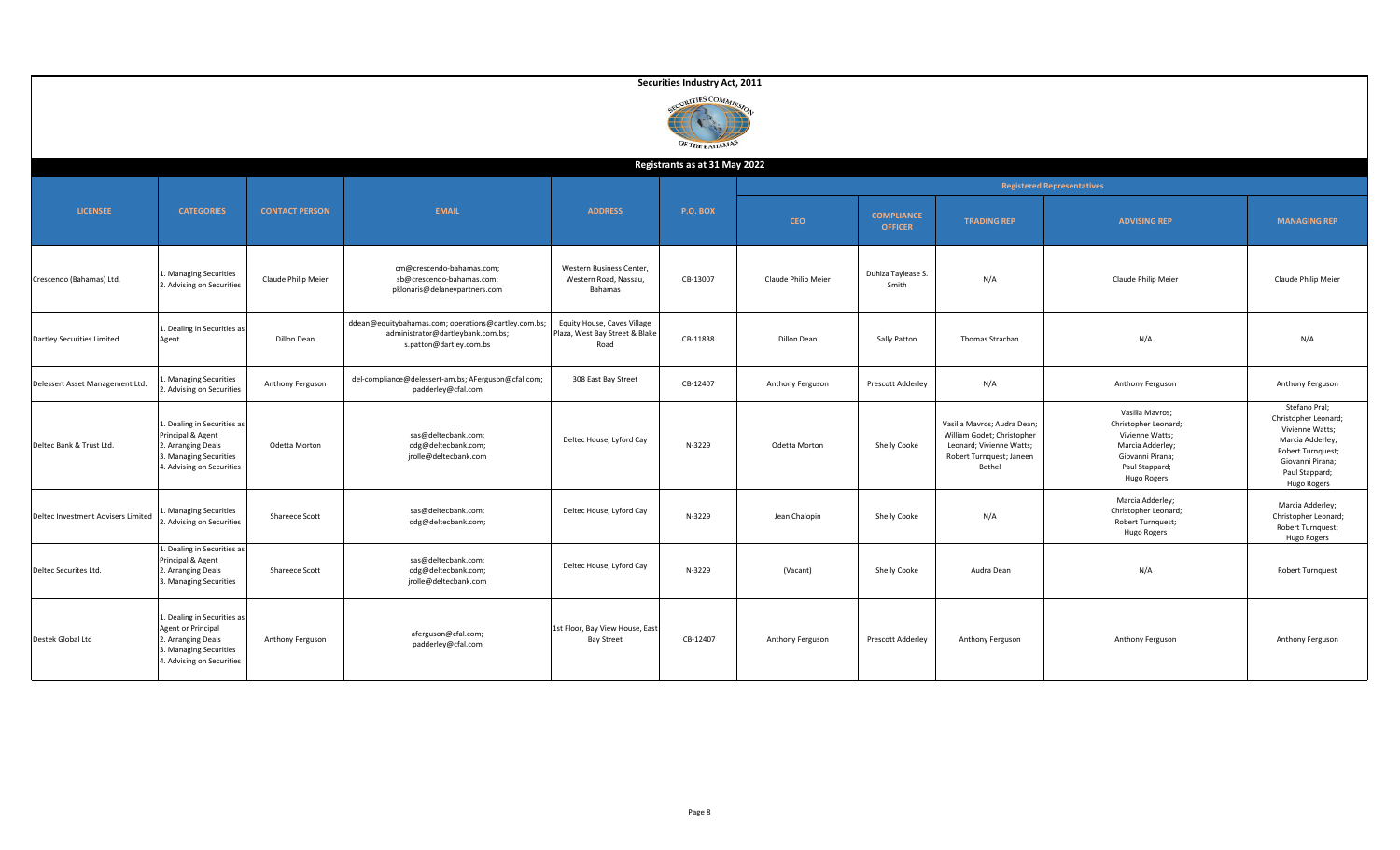|                                                                         |                                                                                                                                |                               |                                                                                                                    |                                                                                     | Securities Industry Act, 2011    |                          |                                     |                                 |                                                                                                                                                                                               |                              |
|-------------------------------------------------------------------------|--------------------------------------------------------------------------------------------------------------------------------|-------------------------------|--------------------------------------------------------------------------------------------------------------------|-------------------------------------------------------------------------------------|----------------------------------|--------------------------|-------------------------------------|---------------------------------|-----------------------------------------------------------------------------------------------------------------------------------------------------------------------------------------------|------------------------------|
|                                                                         |                                                                                                                                |                               |                                                                                                                    |                                                                                     | CURITIES COMMIS<br>OF THE BAHAMA |                          |                                     |                                 |                                                                                                                                                                                               |                              |
|                                                                         |                                                                                                                                |                               |                                                                                                                    |                                                                                     | Registrants as at 31 May 2022    |                          |                                     |                                 |                                                                                                                                                                                               |                              |
|                                                                         |                                                                                                                                |                               |                                                                                                                    |                                                                                     |                                  |                          |                                     |                                 | <b>Registered Representatives</b>                                                                                                                                                             |                              |
| <b>LICENSEE</b>                                                         | <b>CATEGORIES</b>                                                                                                              | <b>CONTACT PERSON</b>         | <b>EMAIL</b>                                                                                                       | <b>ADDRESS</b>                                                                      | P.O. BOX                         | <b>CEO</b>               | <b>COMPLIANCE</b><br><b>OFFICER</b> | <b>TRADING REP</b>              | <b>ADVISING REP</b>                                                                                                                                                                           | <b>MANAGING REP</b>          |
| EFG Bank & Trust (Bahamas) Ltd.                                         | Dealing in Securities as<br>Principal & Agent<br>. Arranging Deals.<br>. Managing Securities<br>4. Advising on Securities      | Gia Wright;<br>Maria Dorsett  | efgbahamas@efgbank.com;<br>gia.wright@efgbank.com;<br>maria.dorsett@efgbank.com;<br>Alexandre.SAMPEDRO@efgbank.com | Goodman's Bay Corporate<br>Centre, 3rd Floor, West Bay<br>Street and Sea View Drive | CB 10956                         | Alexandre Sampedro       | Maria Dorsett                       | Nomiki Tsakkos;<br>Bruno Ferro; | Jorge Borlandelli;<br>Nicole Leonard;<br>Robert S. Morrison;<br>Katty Ferguson;<br>Armando Neto;<br>Douglas Blank De Sousa Pereira;<br>Carlos D'Alessandro;<br>Bruno Ferro;<br>Cristiano Melo | (Vacant)                     |
| <b>Eightcap Global Limited</b>                                          | L. Dealing in Securities as<br>Principal & Agent<br>2. Arranging Deals.                                                        | Andrew Rolle;<br>Tina Glinton | tina.glinton@eightcap.com;<br>Joel.muphy@eightcap.com                                                              | Sea Sky Lane, Sandyport,<br>Nassau, Bahamas                                         | N/A                              | Andrew Rolle             | Tina Glinton                        | Joel Murphy                     | N/A                                                                                                                                                                                           | N/A                          |
| <b>Elco Securities Limited</b>                                          | L. Dealing in Securities as<br>Agent<br>2. Arranging Deals<br>3. Managing Securities<br>4. Advising on Securities              | E. Isaac Collie               | isaac@elco-bank.com;<br>derek@elco-bank.com<br>info@elco-bank.com; elcobank@batelnet.bs;                           | Loyalist Plaza, Don Mackey<br>Boulevard, Marsh Harbour,<br>Abaco                    | AB-20377                         | E. Isaac Collie          | J. Derek Benjamin                   | David Hoang                     | Lawrence Collie                                                                                                                                                                               | E. Isaac Collie              |
| Equity Bank Bahamas Limited<br>(Equity Bank & Trust Bahamas<br>Limited) | L. Dealing in Securities as<br>Principal & Agent<br>2. Arranging Deals.<br>3. Managing Securities<br>4. Advising on Securities | Dillon Dean                   | ddean@equitybahamas.com; info@equitybahamas.com;                                                                   | Equity Trust House, Caves<br>Village, West Bay Street                               | N-10697                          | Dillon Dean              | Robyn Newton                        | Jillian Ferguson                | Dillon Dean                                                                                                                                                                                   | Dillon Dean                  |
| EuroBanco Bank Limited                                                  | 1. Dealing in Securities as<br>Agent                                                                                           | Natividad Esther Benitez      | ebenitez@eurobancobankltd.com                                                                                      | Suite 5 Caves Professional<br>Center, West Bay Street &<br><b>Blake Road</b>        | N-1114                           | Vacant                   | Natividad Esther<br>Benitez         | Vacant                          | N/A                                                                                                                                                                                           | N/A                          |
| <b>Exmer Partners Limited</b>                                           | . Managing Securities                                                                                                          | Ivan Hooper                   | drounce@winterbotham.com;<br>ihooper@winterbotham.com                                                              | Winterbotham Place,<br>Marlborough & Queen Streets                                  | SP-62557                         | Ivan Hooper              | David Rounce                        | N/A                             | N/A                                                                                                                                                                                           | Ivan Hooper                  |
| Extiber Ltd.                                                            | Managing Securities<br>2. Advising on Securities                                                                               | Flavio De Paulis              | Nassau@extiber.com;<br>fdp@extiber.com;<br>naa@extiber.com<br>contact@apms-itd.com;                                | 212 Church St., Sandyport,<br>West Bay Street                                       | SP-62238                         | Flavio De Paulis         | Nathan Adderley                     | N/A                             | Alessandro Russo                                                                                                                                                                              | Alessandro Russo             |
| FAM Fund & Asset Management<br>Ltd.                                     | Managing Securities<br>2. Advising on Securities                                                                               | Indira Ferguson               | iferguson@caystone.com; jennifer.rolle-cox@apms-                                                                   | Halisbury Commercial Centre<br>Suite #2, Vilage Road North                          | SS-19689                         | Christian Coquoz         | Indira Ferguson                     | N/A                             | Christian Coquoz                                                                                                                                                                              | Christian Coquoz             |
| Faro Capital Investors Ltd.                                             | L. Arranging Deals<br>2. Advising on Securities                                                                                | Khalila Duncombe              | federico.reige@faroinvestors.com;<br>khalila.duncombe@faroinvestors.com;<br>tyrone@accordbahamas.com               | 4th Floor, Lyford Cay House<br>Western Rd                                           |                                  | Federico Andres Riege    | Edison Neely                        | N/A                             | Khalila Tsavousis-Duncombe                                                                                                                                                                    | N/A                          |
| FC Capital Investments Ltd.                                             | Managing Securities<br>2. Advising on Securities                                                                               | Alexander Martin Murbach      | alexander@fccibahamas.com;<br>leo@fccibahamas.com;<br>tyrone@accordbahamas.com                                     | Montague Sterling Centre, East<br><b>Bay Street</b>                                 | SS-19027                         | Alexander Martin Murbach | <b>Edison Neely</b>                 | N/A                             | Leo Betschart; Tiffany Jones                                                                                                                                                                  | Leo Betschart; Tiffany Jones |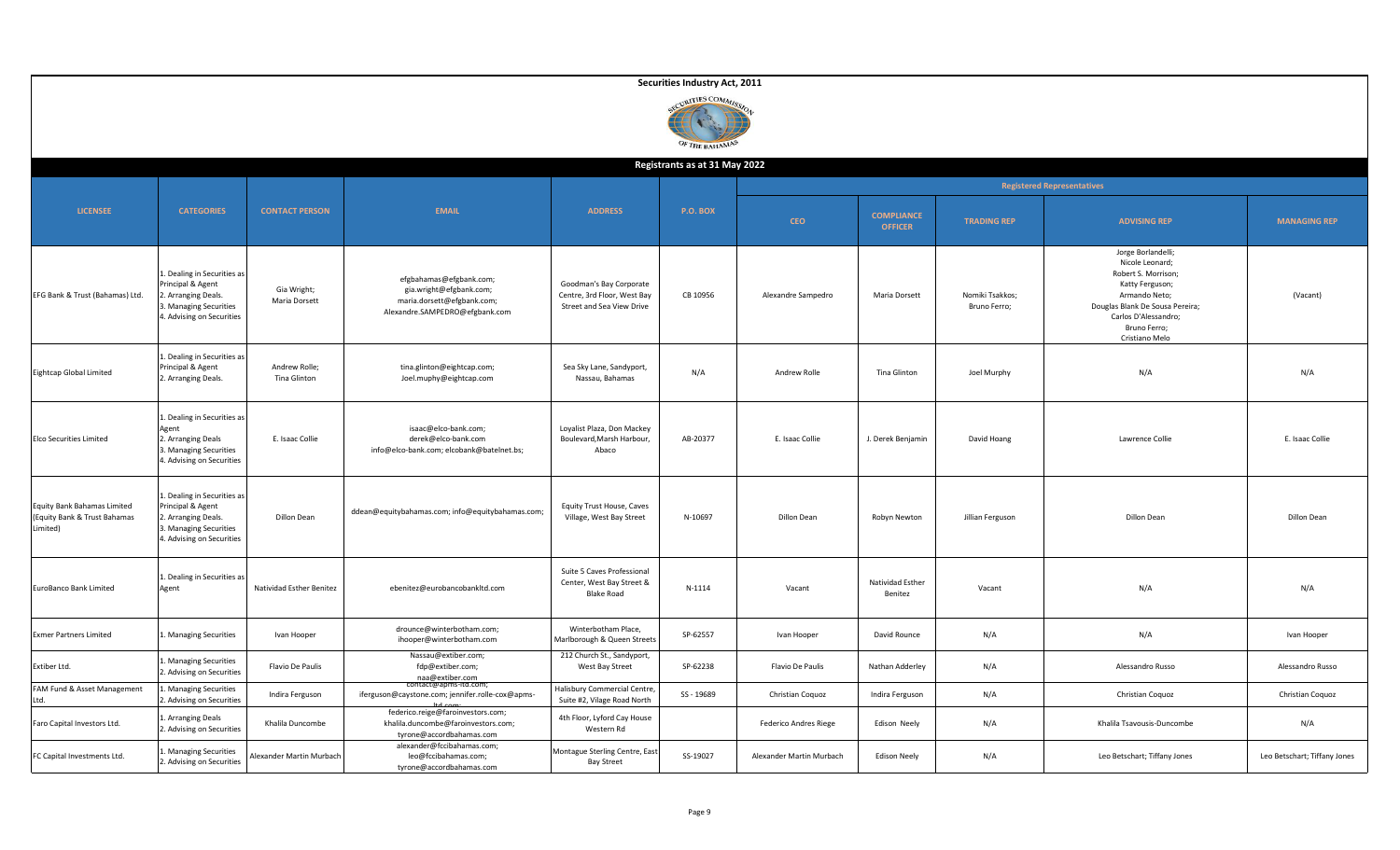|                                                                 |                                                                                                                               |                           |                                                                                                                                  |                                                                                     | Securities Industry Act, 2011     |                           |                                     |                                                              |                                                    |                      |
|-----------------------------------------------------------------|-------------------------------------------------------------------------------------------------------------------------------|---------------------------|----------------------------------------------------------------------------------------------------------------------------------|-------------------------------------------------------------------------------------|-----------------------------------|---------------------------|-------------------------------------|--------------------------------------------------------------|----------------------------------------------------|----------------------|
|                                                                 |                                                                                                                               |                           |                                                                                                                                  |                                                                                     | CURITIES COMMIS<br>OF THE BAHAMAS |                           |                                     |                                                              |                                                    |                      |
|                                                                 |                                                                                                                               |                           |                                                                                                                                  |                                                                                     | Registrants as at 31 May 2022     |                           |                                     |                                                              |                                                    |                      |
|                                                                 |                                                                                                                               |                           |                                                                                                                                  |                                                                                     |                                   |                           |                                     |                                                              | <b>Registered Representatives</b>                  |                      |
| <b>LICENSEE</b>                                                 | <b>CATEGORIES</b>                                                                                                             | <b>CONTACT PERSON</b>     | <b>EMAIL</b>                                                                                                                     | <b>ADDRESS</b>                                                                      | <b>P.O. BOX</b>                   | <b>CEO</b>                | <b>COMPLIANCE</b><br><b>OFFICER</b> | <b>TRADING REP</b>                                           | <b>ADVISING REP</b>                                | <b>MANAGING REP</b>  |
| First Overseas Bank Limited                                     | . Dealing in Securities as<br>Principal & Agent                                                                               | Carlos Walton             | cwalton@firstoverseasbank.com;<br>info@firstoverseasbank.com;<br>jshedden@firstoverseasbank.com;<br>hbarros@firsoverseasbank.com | Office #2, Building #8, Caves<br>Village Professional Centre,<br>West Bay Street    | CB-11903                          | Carlos Walton             | Horacio Barrows                     | Carlos Walton                                                | N/A                                                | N/A                  |
| FirstCaribbean International Bank<br>(Bahamas) Limited          | L. Dealing in Securities as<br>Principal & Agent<br>. Arranging Deals.<br>3. Managing Securities<br>4. Advising on Securities | Lakasha Miller            | Lakasha.Miller@cibcfcib.com<br>Sherrylyn.Bastian@cibcfcib.com                                                                    | FirstCaribbean International<br>Bank Financial Centre, 2nd<br>Floor, Shirley Street | N-3221                            | Jacqueline Bend           | Lakasha Miller                      | Gina Mackenzie; Sean Blyden;<br>Brent Haines; Carlyle Bethel | <b>Brent Haines;</b><br>Carlyle Bethel             | Gina Mackenzie       |
| FirstCaribbean International Trust<br>Company (Bahamas) Limited | Dealing in Securities as<br>Agent<br>. Arranging Deals<br>. Managing Securities<br>4. Advising on Securities                  | Perry A Rolle             | perry.rolle@cibcfcib.com;                                                                                                        | 1st Floor Goodman's Bay<br>Corporate Centre, West Bay<br>Street & Seaview Drive     | N-3933                            | Perry A Rolle             | Joan Rahming                        | (Vacant)                                                     | (Vacant)                                           | (Vacant)             |
| First Prudential Markets (Global)<br>Ltd.                       | . Dealing in Securities as<br>Principal & Agent<br>2. Arranging Deals                                                         | Craig Mckinlay Allison    | c.allison@fpmarkets.com;<br>ltinker@thebayshoregroup.org                                                                         | Sea Sky Lane Sandyport,<br>West Bay Street                                          |                                   | Craig Mckinlay Allison    | LaTonia Symonette-<br>Tinker        | Thomas Peter Roberts                                         | N/A                                                | N/A                  |
| <b>Fitpart Fund Administration Services</b><br>Ltd.             | Managing Securities<br>. Advising on Securities                                                                               | Fernando Prado            | fernando@fitpart.com.br; bethell@fitpart.bs;<br>iferguson@caystone.com                                                           | Bahamas Financial Centre, 4th<br>floor, Shirley & Charlotte<br>Streets              | CB-13515                          | Fernando Prado            | Indira Ferguson                     | N/A                                                          | Fernando Prado                                     | Fernando Prado       |
| FK Capital Management Ltd.                                      | . Managing Securities<br>. Advising on Securities                                                                             | Jorge Finkler Braverman   | efinkler@fkcapitalmanagement.com;<br>contact@caystonesolutions.com;<br>iferguson@caystone.com                                    | Lyford Financial Centre #2,<br>Lyford Cay                                           | SP-64283                          | Jorge Finkler Braverman   | Indira Ferguson                     | N/A                                                          | Jorge Finkler Braverman; Eduardo Finkler Bravermen | N/A                  |
| FxPro Global Markets Ltd.                                       | . Dealing in Securities as<br>Principal & Agent                                                                               | Charalambos Psimolophitis | cp@fxpro.com;<br>p.phidia@fxpro.com;<br>compliance@fxproglobal                                                                   | Lyford Financial Center;<br>Western Road                                            | N-7776                            | Charalambos Psimolophitis | Phidias Phidia                      | Charalambos Psimolophitis                                    | N/A                                                | N/A                  |
| <b>GEM Global Equities Management</b><br>S.A.                   | Managing Securities<br>2. Advising on Securities                                                                              | Anthony Inder Rieden      | ceo@euro-dutch.com;<br>eric@euro-dutch.com                                                                                       | Templeton Building, West Bay<br>Street                                              | N-9204                            | Anthony Inder Rieden      | Eric Strachan                       | N/A                                                          | Anthony Inder Rieden                               | Anthony Inder Rieden |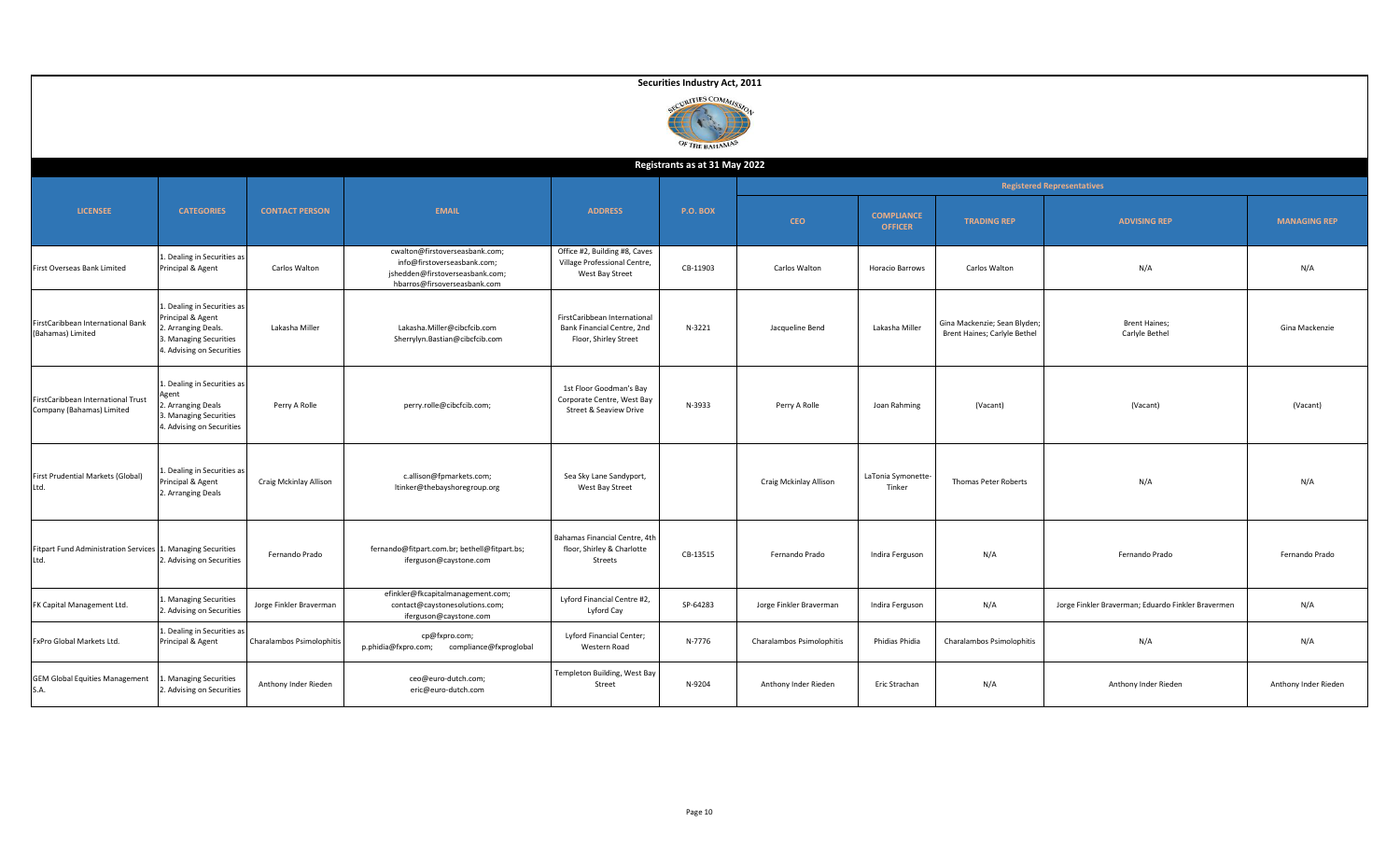|                                                |                                                                                                                                |                                     |                                                                                |                                                                          | Securities Industry Act, 2011<br>CURITIES COMMISS<br>OF THE BAHAMAS |                        |                                     |                                                                                 |                                                                                                                                 |                                                                  |
|------------------------------------------------|--------------------------------------------------------------------------------------------------------------------------------|-------------------------------------|--------------------------------------------------------------------------------|--------------------------------------------------------------------------|---------------------------------------------------------------------|------------------------|-------------------------------------|---------------------------------------------------------------------------------|---------------------------------------------------------------------------------------------------------------------------------|------------------------------------------------------------------|
|                                                |                                                                                                                                |                                     |                                                                                |                                                                          | Registrants as at 31 May 2022                                       |                        |                                     |                                                                                 |                                                                                                                                 |                                                                  |
|                                                |                                                                                                                                |                                     |                                                                                |                                                                          |                                                                     |                        |                                     |                                                                                 | <b>Registered Representatives</b>                                                                                               |                                                                  |
| <b>LICENSEE</b>                                | <b>CATEGORIES</b>                                                                                                              | <b>CONTACT PERSON</b>               | <b>EMAIL</b>                                                                   | <b>ADDRESS</b>                                                           | <b>P.O. BOX</b>                                                     | <b>CEO</b>             | <b>COMPLIANCE</b><br><b>OFFICER</b> | <b>TRADING REP</b>                                                              | <b>ADVISING REP</b>                                                                                                             | <b>MANAGING REP</b>                                              |
| Gems Management Limited                        | 1. Dealing in Securities as<br>Principal & Agent<br>2. Arranging Deals<br>3. Managing Securities<br>4. Advising on Securities  | Cedric Carroll                      | cedric.carroll@gemsmanagement.com;<br>iferguson@caystone.com                   | Goodman's Bay Corporate<br>Centre, West Bay Street and<br>Sea View Drive | SP-61567                                                            | Cedric Carroll         | Indira Ferguson                     | Cedric Carroll                                                                  | Cedric Carroll                                                                                                                  | Cedric Carroll                                                   |
| Global Advisors Partners Ltd.                  | 1. Managing Securities<br>2. Advising on Securities                                                                            | Alexandre Vancoff;<br>Ivano Alliata | alex@globalnassau.com;<br>edgarseligman74@gmail.com;<br>ivano@globalnassau.com | 3rd Floor<br>Coin of the Realm Building<br><b>Charlotte Street</b>       | N-9471                                                              | Alexandre Vancoff      | Edgar Seligman                      | N/A                                                                             | Ivano Alliata                                                                                                                   | Alexandre Vancoff, Ivano Alliata                                 |
| Goldensheikh Overseas Limited                  | Advising on Securities                                                                                                         | Riccardo Sigon                      | gsoslimited@gmail.com;<br>ltinker@thebayshoregroup.org                         | 202 Church Street, Nassau                                                | N-3205                                                              | Riccardo Sigon         | Latonia Symonette-<br>Tinker        | N/A                                                                             | Riccardo Sigon                                                                                                                  | N/A                                                              |
| Gonet Bank & Trust Limited                     | 1. Dealing in Securities as<br>Principal & Agent<br>2. Arranging Deals.<br>3. Managing Securities<br>4. Advising on Securities | Jonathan Cartwright                 | A_GBT_Compliance@bankgonet.com                                                 | Offices at Old Fort Bay, West<br>Bay St.                                 | SP-61302                                                            | Jonathan Cartwright    | (Vacant)                            | Ingrid Taylor; James French<br>Valentin Sevilla; Valerie Garcia<br>Lamon Mangal | Ingrid Taylor; Guilhermo Santini; Valentin Sevilla; Patrick<br>Guye-Bergeret; Ahmed el Shahawy;<br>Valerie Garcia; Lamon Mangal | James French; Ingrid Taylor;<br>Valentin Sevilla; Valerie Garcia |
| GQ Capital Markets Limited                     | 1. Dealing in Securities as<br>Principal & Agent<br>2. Arranging Deals.                                                        | <b>Hubert Edwards</b>               | Hubert.edwards@gqcmco.com<br>duhiza.smith@gqcmco.com<br>compliance@gqcmco.com  | 104 Island Lane, Olde Towne,<br>Sandyport, Nassau, The<br>Bahamas        | SP-64195                                                            | <b>Hubert Edwards</b>  | Duhiza Taylease S.<br>Smith         | Keith Christopher Kirksey                                                       | N/A                                                                                                                             | N/A                                                              |
| Green Cay Advisory Ltd.                        | 1. Managing Securities<br>2. Advising on Securities                                                                            |                                     | jb@greencay.com.bs;<br>vpiantedosi@siriob.com;<br>iferguson@caystone.com       | Lyford Cay Drive, Lyford Cay,<br>Nassau                                  | N-7776                                                              | Joseph Byrne           | Indira Ferguson                     | N/A                                                                             | Joseph Byrne                                                                                                                    | Joseph Byrne                                                     |
| Gryphon Investment Advisors<br>Bahamas Limited | 1. Arranging Deals.<br>2. Managing Securities<br>3. Advising on Securities                                                     | K. Kelly Nottage                    | knottage@sovereign-advisors.com<br>nathanadderley@gmail.com                    | Albany Financial Center<br>South Ocean Blvd<br>Nassau, Bahamas           |                                                                     | Ira Z. Crystal         | Nathan Adderley                     | N/A                                                                             | Ira Z. Crystal                                                                                                                  | Ira Z. Crystal                                                   |
| High Tech Invest Limited                       | 1. Dealing in Securities as<br>Principal or Agent,<br>including underwriting<br>2. Arranging deals in<br>Securities            | Georgianne Robinson                 | compliance@invest-ht.com                                                       | Sea Sky Lane, Sandyport,<br>Nassau, Bahamas                              | N/A                                                                 | Dimitar Dobrinov Getov | Gerogianne Robinson                 | Dimitar Dobrinov Getov                                                          | N/A                                                                                                                             | N/A                                                              |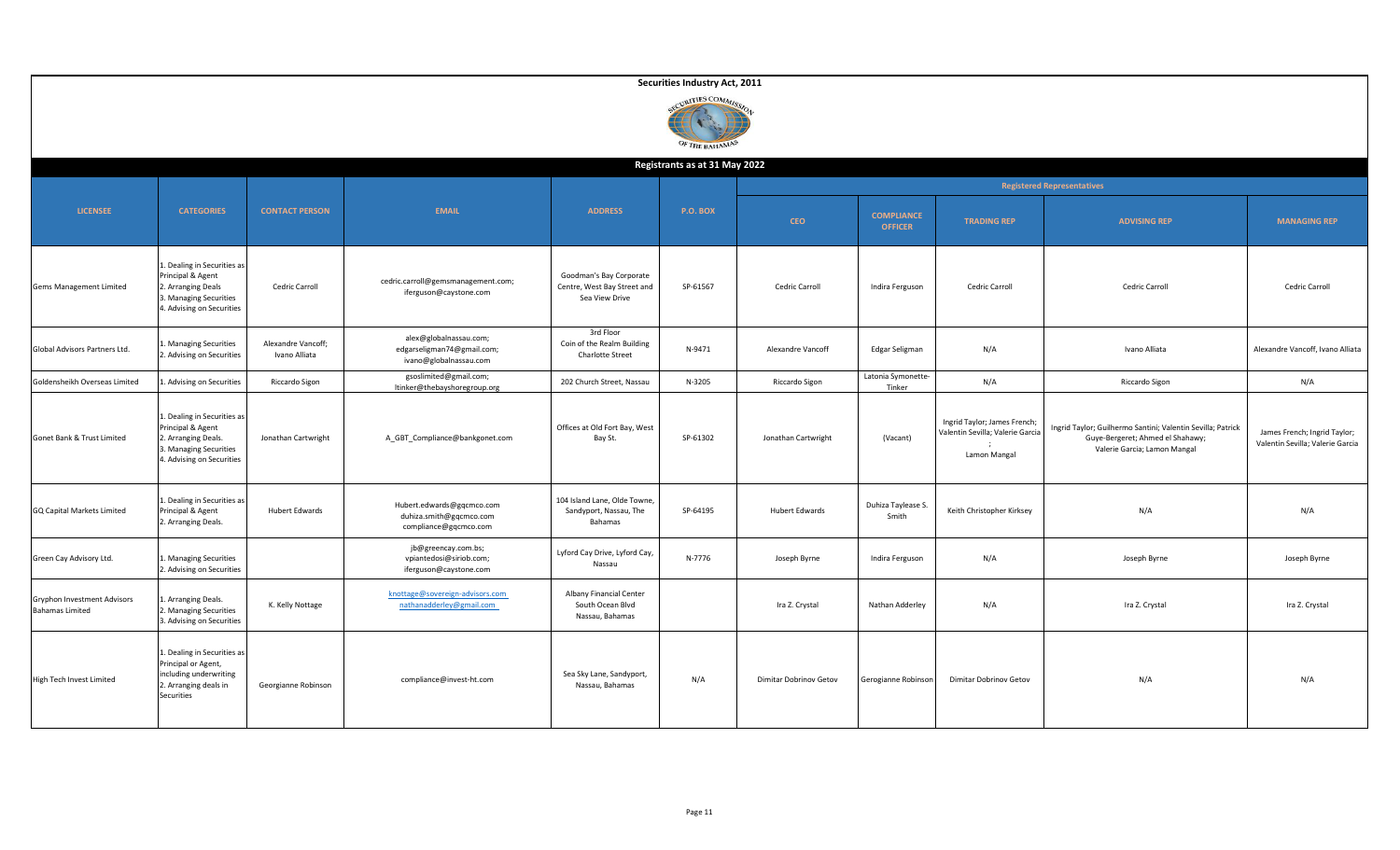|                                                                                         |                                                                                                                  |                                            |                                                                                                                                          |                                                                                              | Securities Industry Act, 2011    |                         |                                     |                                                                                                                                                       |                                                    |                                                       |
|-----------------------------------------------------------------------------------------|------------------------------------------------------------------------------------------------------------------|--------------------------------------------|------------------------------------------------------------------------------------------------------------------------------------------|----------------------------------------------------------------------------------------------|----------------------------------|-------------------------|-------------------------------------|-------------------------------------------------------------------------------------------------------------------------------------------------------|----------------------------------------------------|-------------------------------------------------------|
|                                                                                         |                                                                                                                  |                                            |                                                                                                                                          |                                                                                              | IRITIES COMMIC<br>OF THE BAHAMAS |                         |                                     |                                                                                                                                                       |                                                    |                                                       |
|                                                                                         |                                                                                                                  |                                            |                                                                                                                                          |                                                                                              | Registrants as at 31 May 2022    |                         |                                     |                                                                                                                                                       |                                                    |                                                       |
|                                                                                         |                                                                                                                  |                                            |                                                                                                                                          |                                                                                              |                                  |                         |                                     |                                                                                                                                                       | <b>Registered Representatives</b>                  |                                                       |
| <b>LICENSEE</b>                                                                         | <b>CATEGORIES</b>                                                                                                | <b>CONTACT PERSON</b>                      | <b>EMAIL</b>                                                                                                                             | <b>ADDRESS</b>                                                                               | <b>P.O. BOX</b>                  | <b>CEO</b>              | <b>COMPLIANCE</b><br><b>OFFICER</b> | <b>TRADING REP</b>                                                                                                                                    | <b>ADVISING REP</b>                                | <b>MANAGING REP</b>                                   |
| Hoku Capital Markets Limited                                                            | Dealing in Securities as<br>Principal or Agent,<br>including underwriting<br>2. Arranging deals in<br>Securities | Jason Lenox Oliver                         | jasonoliver242@gmail.com;<br>jim@offshore.services;<br>millerbd2019@gmail.com                                                            | Sea Sky Lane, Sandyport,<br>Nassau, Bahamas                                                  | SP-64408                         | Jason Lenox Oliver      | Benjamin Miller                     | Jason Lenox Oliver                                                                                                                                    | N/A                                                | N/A                                                   |
| Holdun Family Office (Bahamas)<br>Limited (formerly Holdun<br>Investment Partners Inc.) | L. Managing Securities                                                                                           | Brendan Dunn                               | bdunn@holdun.com;<br>compliance@holdun.com;                                                                                              | Albany Financial Center Suite<br>303                                                         | SP-63158                         | Brendan Dunn            | Kristy Kemp                         | N/A                                                                                                                                                   | N/A                                                | Brendan Dunn                                          |
| Holowesko Partners Ltd.                                                                 | . Managing Securities<br>2. Advising on Securities                                                               | Mark Holowesko                             | mholowesko@holoweskopartners.com;<br>ereynolds@holoweskopartners.com;<br>compliance@holoweskopartners.com;<br>kzyp@holoweskopartners.com | Shipston House, West Bay<br>Street, Lyford Cay                                               | N-7776(78)                       | Mark Holowesko          | Karen Zyp                           | N/A                                                                                                                                                   | Mark Holowesko, Richard Farrington, Gregory Cleare | Mark Holowesko, Richard<br>Farrington, Gregory Cleare |
| Huber Management Ltd.                                                                   | <b>Managing Securities</b><br>. Advising on Securities                                                           | <b>Bernard Huber</b>                       | ce@hubermanagement.com;<br>bh@hubermanagement.com;<br>jlw@hubermanagement.com                                                            | Top Floor No. 1, CUB Financial<br>Center, Lyford Cay, Nassau,<br>Bahamas                     | N-529                            | <b>Bernard Huber</b>    | Jennifer Wells                      | N/A                                                                                                                                                   | Bernard Huber, Juan Zatarain                       | Bernard Huber, Juan Zatarain                          |
| C Markets Ltd.                                                                          | 1. Dealing in Securities as<br>Principal or Agent<br>including underwriting                                      | Linda Mackey;<br>Crystal McCLain-Turnquest | l.mackey@icmarkets.com<br>c.mcclain@icmarkets.com<br>compliancebh@icmarkets.com;                                                         | Western Business Center,<br>Unit 3B, Upper Floor<br>Western Road,<br>Nassau, Bahamas         | N-272                            | Linda Mackey            | Crystal McClain-<br>Turnquest       | Andrew Budzinski                                                                                                                                      | N/A                                                | N/A                                                   |
| Inteligo Bank Ltd.                                                                      | 1. Dealing in Securities as<br>Agent<br>2. Arranging Deals<br>. Managing Securities<br>4. Advising on Securities | Bruno Ferreccio Del Rio                    | bferreccio@inteligogroup.com;<br>srodriguez@inteligogroup.com                                                                            | 1st Floor, Seventeen Shop<br>Building, Fourth Terrace,<br>Collins Avenue, Nassau,<br>Bahamas | N-3732                           | Bruno Ferreccio Del Rio | Silka Yaneth<br>Rodriguez Mendez    | Bruno Ferreccio Del Rio                                                                                                                               | Bruno Ferreccio Del Rio                            | Bruno Ferreccio Del Rio                               |
| Investar Securities Ltd.                                                                | L. Dealing in Securities as<br>Agent<br>2. Arranging Deals<br>. Managing Securities<br>1. Advising on Securities | Ansel Watson                               | awatson@ivstar.com;<br>sands@brickellbahamas.com;                                                                                        | 443 East Bay Street                                                                          | SS-19086                         | Ansel Watson            | Omar Sands                          | Ansel Watson;                                                                                                                                         | Ansel Watson                                       | Ansel Watson                                          |
| Itau International Securities Inc.                                                      | 1. Dealing in Securities as<br>2. Arranging Deals                                                                | Gustavo Abrunhosa                          | gustavo.abrunhosa@itauinternational.com;<br>sara.gaitan@itauinternational.com                                                            | 31B, Annex Building, 2nd Floor<br>East Bay Street                                            | N-3930                           | Gustavo Abrunhosa       | Sara Catalina Gaitan                | Gustavo Abrunhosa, Marcelo<br>Aagesan, Gilmar De Oliveira<br>Carlos Fernandes, Alberto<br>Tahi; Carlos Eduardo De Souza<br>Fernandes; Marcelo Aagesen | N/A                                                | N/A                                                   |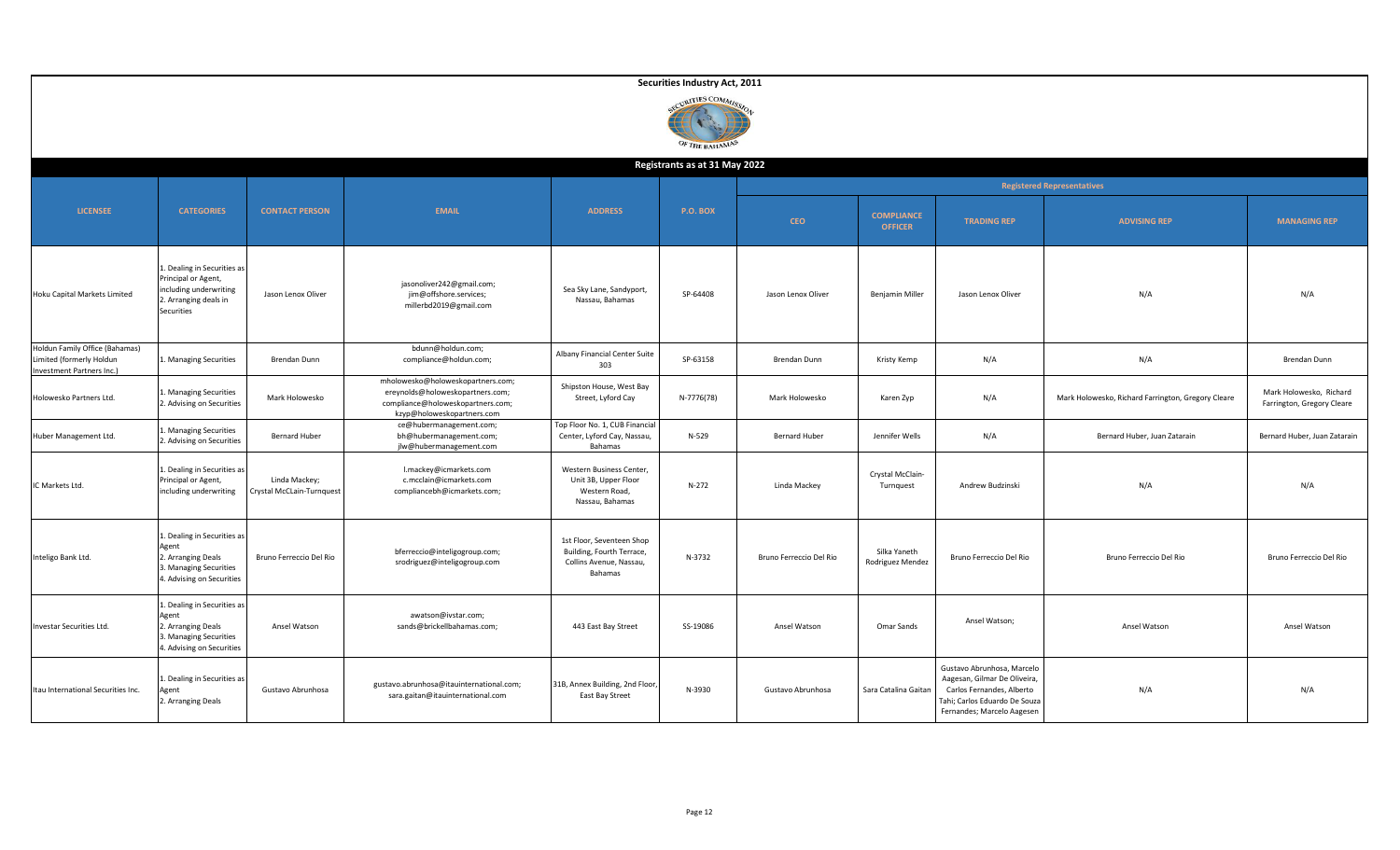|                                                                                    | Securities Industry Act, 2011<br>ECURITIES COMMIS<br>OF THE BAHAMAS                                                       |                          |                                                                                                              |                                                                     |                 |                  |                                     |                                                            |                                                            |                     |  |  |  |
|------------------------------------------------------------------------------------|---------------------------------------------------------------------------------------------------------------------------|--------------------------|--------------------------------------------------------------------------------------------------------------|---------------------------------------------------------------------|-----------------|------------------|-------------------------------------|------------------------------------------------------------|------------------------------------------------------------|---------------------|--|--|--|
|                                                                                    | Registrants as at 31 May 2022                                                                                             |                          |                                                                                                              |                                                                     |                 |                  |                                     |                                                            |                                                            |                     |  |  |  |
|                                                                                    |                                                                                                                           |                          |                                                                                                              |                                                                     |                 |                  | <b>Registered Representatives</b>   |                                                            |                                                            |                     |  |  |  |
| <b>LICENSEE</b>                                                                    | <b>CATEGORIES</b>                                                                                                         | <b>CONTACT PERSON</b>    | <b>EMAIL</b>                                                                                                 | <b>ADDRESS</b>                                                      | <b>P.O. BOX</b> | <b>CEO</b>       | <b>COMPLIANCE</b><br><b>OFFICER</b> | <b>TRADING REP</b>                                         | <b>ADVISING REP</b>                                        | <b>MANAGING REP</b> |  |  |  |
| IX Capital Group Limited (formerly<br>Infinox Capital (Bahamas) Limited)           | . Dealing in Securities as<br>Agent or Principal<br><b>Arranging Deals</b><br>. Managing Securities                       | Anthony Stubbs           | anthony.stubbs@infinox.com<br>sherella.gibson-sturrup@infinox.com                                            | 109 Church Street, Sandyport,<br>Marina Village                     | SP-62756        | Anthony Stubbs   | Sherella Gibson-<br>Sturrup         | Mun Low                                                    | N/A                                                        | Fei Wang            |  |  |  |
| J&M Global Company Ltd.                                                            | 1. Dealing in Securities as<br><b>Agent or Principal</b><br>2. Arranging Deals<br>. Managing Securities                   | LaTonia Symonette-Tinker | ltinker@thebayshoregroup.org;                                                                                | 4 Buckner Square,<br>Sandyport                                      | N 1879          | Paul Bartlett    | Latonia Symonette-<br>Tinker        | Daniel Hao                                                 | N/A                                                        | Daniel Hao          |  |  |  |
| Safra Sarasin Asset Management<br>(Bahamas) Ltd.                                   | . Managing Securities<br>2. Advising on Securities                                                                        | Daniel Kamkahji          | daniel.kamkhaji@jsafrasarasin.com;                                                                           | Lyford Financial Centre,<br>Building 2, Western Road,<br>Lyford Cay | CB-10988        | Daniel Kamkahji  | (Vacant)                            | N/A                                                        | Daniel Kamkahji                                            | Daniel Kamkahji     |  |  |  |
| Jefferson Capital Limited                                                          | . Managing Securities<br>2. Advising on Securities                                                                        | Ali Bilgrami             | a.bilgrami@jeffersongroup.com;<br>corporate@genesisfundservices.com;<br>smunroe@gensisfundservices.com       | 5th Floor 308 East Bay Street                                       | N-9058          | Ali Bilgrami     | Shonalee Munroe                     | N/A                                                        | Khofiz Shakhidi                                            | Ali Bilgrami        |  |  |  |
| Kahu Capital Partners Limited                                                      | . Managing Securities<br>. Advising on Securities                                                                         | Alexander Zivic          | azivic@kahucp.com;<br>iferguson@caystone.com                                                                 | Albany Financial Centre                                             |                 | Alexander Zivic  | Indira Ferguson                     | N/A                                                        | Alexander Zivic                                            | Alexander Zivic     |  |  |  |
| KP Investment Advisors Ltd.                                                        | . Managing Securities<br>2. Advising on Securities                                                                        | Jennifer Rolle-Cox       | zb@famfund-ltd.com;<br>contact@apms-ltd.com;<br>iferguson@caystone.com; jennifer.rolle-cox@apms-<br>Itd.com; | Halisbury Commercial Centre,<br>Suite #2, Vilage Road North         | SS-19689        | Christian Coquoz | Indira Ferguson                     | N/A                                                        | Christian Coquoz                                           | Christian Coquoz    |  |  |  |
| LCG Capital Markets Limited<br>formerly London Capital Group<br>(Bahamas) Limited) | 1. Dealing in Securities as<br>Principal & Agent<br>2. Arranging Deals                                                    | Sean Munnings            | sean.munnings@lcg.com;<br>Philip.Dorsett@lcg.com                                                             | 5 North Buckner Square<br>Olde Towne, Sandyport<br>West Bay Street  | $N-272$         | Sean Munnings    | <b>Philip Dorsett</b>               | George Mantilas                                            | N/A                                                        | N/A                 |  |  |  |
| Leno Corporate Services Limited                                                    | 1. Dealing in Securities as<br>rincipal & Agent<br>Arranging Deals<br>3. Managing Securities<br>4. Advising on Securities | Sean Longley             | info@lenobahamas.com; slongley@lenocorporate.com;<br>jab@bostwicklawpartners.com                             | 2nd Floor Pineapple Place,<br><b>Bernard Road</b>                   | N-8339          | Sean Longley     | Julian Bostwick                     | Kerah Farquharson;<br>George A. White<br>Earvin A. Rahming | Kerah Farquharson;<br>George A. White<br>Earvin A. Rahming | N/A                 |  |  |  |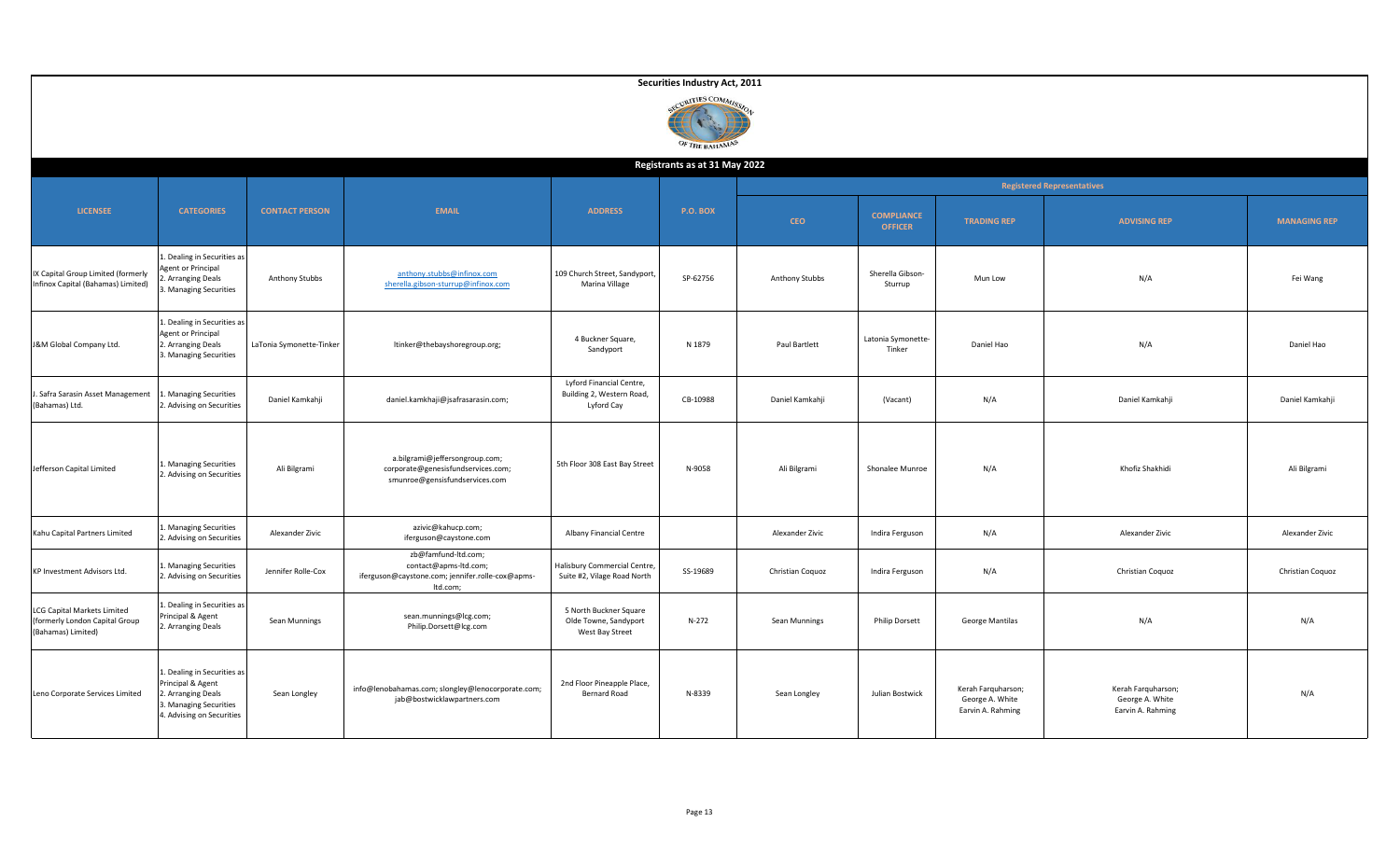|                                                                                      |                                                                                                                               |                                       |                                                                                                  |                                                                               | Securities Industry Act, 2011 |                  |                                     |                                    |                                                                                                        |                                                                                                        |  |  |  |  |
|--------------------------------------------------------------------------------------|-------------------------------------------------------------------------------------------------------------------------------|---------------------------------------|--------------------------------------------------------------------------------------------------|-------------------------------------------------------------------------------|-------------------------------|------------------|-------------------------------------|------------------------------------|--------------------------------------------------------------------------------------------------------|--------------------------------------------------------------------------------------------------------|--|--|--|--|
|                                                                                      | VIRITIES COMMISS<br>OF THE BAHAMAS                                                                                            |                                       |                                                                                                  |                                                                               |                               |                  |                                     |                                    |                                                                                                        |                                                                                                        |  |  |  |  |
| Registrants as at 31 May 2022                                                        |                                                                                                                               |                                       |                                                                                                  |                                                                               |                               |                  |                                     |                                    |                                                                                                        |                                                                                                        |  |  |  |  |
| <b>LICENSEE</b>                                                                      | <b>CATEGORIES</b>                                                                                                             | <b>CONTACT PERSON</b>                 | <b>EMAIL</b>                                                                                     | <b>ADDRESS</b>                                                                | <b>P.O. BOX</b>               | <b>CEO</b>       | <b>COMPLIANCE</b><br><b>OFFICER</b> | <b>TRADING REP</b>                 | <b>Registered Representatives</b><br><b>ADVISING REP</b>                                               | <b>MANAGING REP</b>                                                                                    |  |  |  |  |
| Levant Securities Limited                                                            | 1. Dealing in Securities as<br>Principal & Agent<br>2. Arranging Deals<br>3. Managing Securities<br>4. Advising on Securities | Anthony Ferguson<br>Prescott Adderley | aferguson@cfal.com;<br>padderley@cfal.com                                                        | 1st Floor Bayview House, 308<br>East Bay Street                               | CB-12407                      | Anthony Ferguson | Prescott Adderley                   | Anthony Ferguson                   | Anthony Ferguson                                                                                       | Anthony Ferguson                                                                                       |  |  |  |  |
| Lighthouse Asset Management Ltd.                                                     | . Managing Securities<br>. Advising on Securities                                                                             | Riccardo Romani                       | rr@lighthouse-am.com;<br>cer@lighthouse-am.com                                                   | Offices at Old Fort Bay,<br>Building 4 Suite 303, Western<br>Road, Lyford Cay | N-7776                        | Riccardo Romani  | Calvin Rolle                        | N/A                                | Riccardo Romani;<br>Rosella Dack                                                                       | Riccardo Romani;<br>Rosella Dack                                                                       |  |  |  |  |
| Lion Capital Partners Ltd.                                                           | . Arranging Deals<br>2. Managing Securities<br>3. Advising on Securities                                                      | Nia Rolle                             | nrolle@ambertrust.net                                                                            | Caves Village, Building 2<br>West Bay Street                                  |                               | Lyndon Lea       | Nathan Adderley                     | N/A                                | Lyndon Lea                                                                                             | Lyndon Lea                                                                                             |  |  |  |  |
| LOM Financial (Bahamas) Limited<br>formerly (LOM Stockbrokers<br>International Ltd.) | I. Dealing in Securities as<br>Principal & Agent<br>2. Advising on Securities                                                 | <b>Craig Lines</b>                    | craig.lines@lom.com;<br>compliance@lom.com;<br>jalinka.strachan@lom.com;<br>scott.hill@lom.com   | Building 4 Caves Village, West<br><b>Bay Street</b>                           | AB-12762                      | Craig Lines      | Jalinka Strachan                    | Vacant                             | N/A                                                                                                    | N/A                                                                                                    |  |  |  |  |
| Lombard Odier & Cie (Bahamas)<br>Limited                                             | 1. Dealing in Securities as<br>Principal & Agent<br>2. Arranging Deals<br>3. Managing Securities<br>4. Advising on Securities | Renaud Vielfaure                      | r.vielfaure@lombardodier.com;<br>v.maura@lombardodier.com;<br>compliance-nassau@lombardodier.com | Goodman's Bay Corporate<br>Centre, West Bay Street &<br>Seaview Drive         | N-4938                        | Renaud Vielfaure | Venetia Maura                       | Alejandro Catala;<br>Niekia Horton | Renaud Vielfaure;<br>Claudio Godenzi;<br>Maurice Chiacchiari;<br>Roberto Berbey;<br>Alberto Inguaggito | Renaud Vielfaure;<br>Claudio Godenzi;<br>Maurice Chiacchiari;<br>Roberto Berbey;<br>Alberto Inguaggito |  |  |  |  |
| LT Green Capital Investment Limited                                                  | . Managing Securities<br>2. Advising on Securities                                                                            | Edson Ito                             | edsonito@hotmail.com;<br>iferguson@caystone.com                                                  | 3rd Floor Bayview House, 308<br>East Bay Street                               | CB-12407                      | Edson Ito        | Indira Ferguson                     | N/A                                | Edson Ito                                                                                              | Edson Ito                                                                                              |  |  |  |  |
| Lucayas Bank Ltd. (formerly Private<br>Investment Bank Limited)                      | 1. Dealing in Securities as<br>eent<br>. Managing Securities<br>3. Advising on Securities                                     | Omar Rossi                            | omar.rossi@lucayasbank.com<br>general-management@lucayasbank.com<br>peter.butler@lucayasbank.com | Devonshire House, Queen<br>Street                                             | N-3918                        | Omar Rossi       | Peter Butler                        | Benjamin Pinder<br>Von Wilson      | (Vacant)                                                                                               | (Vacant)                                                                                               |  |  |  |  |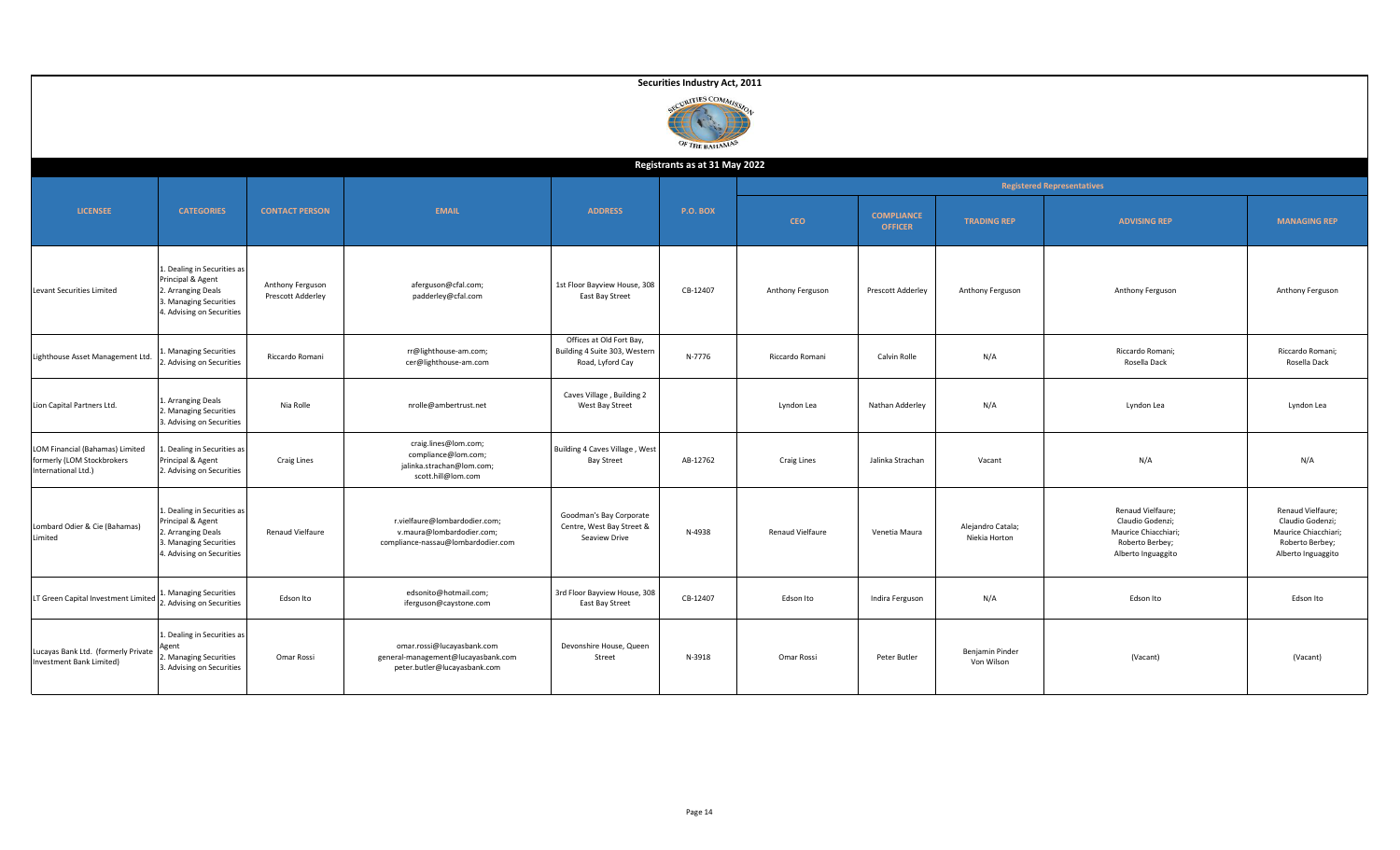|                                   | Securities Industry Act, 2011                                                                                                  |                                    |                                                                                                                         |                                                                                   |                               |                    |                                     |                                            |                                     |                                     |  |  |  |  |
|-----------------------------------|--------------------------------------------------------------------------------------------------------------------------------|------------------------------------|-------------------------------------------------------------------------------------------------------------------------|-----------------------------------------------------------------------------------|-------------------------------|--------------------|-------------------------------------|--------------------------------------------|-------------------------------------|-------------------------------------|--|--|--|--|
|                                   | CURITIES COMMIS<br>OF THE BAHAMAS                                                                                              |                                    |                                                                                                                         |                                                                                   |                               |                    |                                     |                                            |                                     |                                     |  |  |  |  |
|                                   |                                                                                                                                |                                    |                                                                                                                         |                                                                                   | Registrants as at 31 May 2022 |                    |                                     |                                            |                                     |                                     |  |  |  |  |
|                                   |                                                                                                                                |                                    |                                                                                                                         |                                                                                   |                               |                    | <b>Registered Representatives</b>   |                                            |                                     |                                     |  |  |  |  |
| <b>LICENSEE</b>                   | <b>CATEGORIES</b>                                                                                                              | <b>CONTACT PERSON</b>              | <b>EMAIL</b>                                                                                                            | <b>ADDRESS</b>                                                                    | <b>P.O. BOX</b>               | <b>CEO</b>         | <b>COMPLIANCE</b><br><b>OFFICER</b> | <b>TRADING REP</b>                         | <b>ADVISING REP</b>                 | <b>MANAGING REP</b>                 |  |  |  |  |
| Lydda Capital Ltd.                | L. Dealing in Securities as<br>Principal or Agent<br>2. Arranging Deals<br>3. Managing Securities<br>4. Advising on Securities | Anthony Ferguson                   | aferguson@lyddacap.com;<br>info@lyddacap.com;<br>padderley@cfal.com                                                     | 3rd Floor Bayview House, #308<br>East Bay Street                                  | CB-12407                      | Anthony Ferguson   | Precott Adderley                    | Anthony Ferguson                           | Anthony Ferguson                    | Anthony Ferguson                    |  |  |  |  |
| Macro Bank Limited                | Dealing in Securities as<br>Agent<br>2. Arranging Deals                                                                        | Rosina Simeto                      | rsimeto@macrobankltd.com;<br>sgiani@macrobankltd.com                                                                    | Building 8 Office 1, Caves<br>Village, West Bay Street                            | N-4444                        | Rosina Simeto      | Stella Giani                        | Rosina Simeto                              | N/A                                 | N/A                                 |  |  |  |  |
| Magellan Securities Limited       | . Managing Securities<br>2. Advising on Securities                                                                             | Robert Davidowski                  | bdavidowski@mfl.bs;<br>nadderley@mfl.bs;<br>itowell@mfl.bs                                                              | 309 West Bay Street,<br>Goodman's Bay Corporate<br>Centre                         | CB-13366                      | Robert Davidowski  | Nathan Adderley                     | Meredith Miller;<br><b>Destiny Rollins</b> | Robert Davidowski;<br>lan Towell;   | Robert Davidowski                   |  |  |  |  |
| Magnum Global Advisors Ltd.       | Managing Securities                                                                                                            | Christian Coquoz                   | cc@magnum-ltd.com;<br>contact@apms-ltd.com;<br>iferguson@caystone.com; jennifer.rolle-cox@apms-                         | APMS House, #8 Pineapple<br>Grove, Old Fort Bay, Western<br>Road, Nassau, Bahamas | SS-19689                      | Christian Coquoz   | Indira Ferguson                     | N/A                                        | N/A                                 | Christian Coquoz                    |  |  |  |  |
| Marlin Capital Partners Limited   | . Managing Securities<br>2. Advising on Securities                                                                             | Zachary Lyons                      | iferguson@caystone.com;<br>zlyons@marlinadvisory.com                                                                    | CUB Financial Centre,<br>Western Road,<br>Nassau, Bahamas                         | N-4469                        | Zachary Lyons      | Indira Ferguson                     | N/A                                        | Zachary Lyons;<br>Richard Heathcote | Zachary Lyons;<br>Richard Heathcote |  |  |  |  |
| Mdollaz Ltd. (Trading as ArawakX) | Marketplace & Clearing<br>acility                                                                                              | D'Arcy Rahming Sr.<br>Nadia Butler | nadia.butler@arawakx.com;<br>darcy.sr@arawakx.com                                                                       | 107 Church Street, Sandyport<br>Nassau, Bahamas                                   | SP 64428                      | D'Arcy Rahming Sr. | Nadia Butler                        | N/A                                        | N/A                                 | N/A                                 |  |  |  |  |
| Mint Capital Advisors Ltd.        | Managing Securities                                                                                                            | Eric Strachan                      | Eric@mint-advisors.com;<br>backoffice@mint-advisors.com                                                                 | Templeton Building, West Bay<br>Street                                            | N-9204                        | Eric Strachan      | Neil Major                          | N/A                                        | N/A                                 | Eric Strachan                       |  |  |  |  |
| MKP Capital Bahamas Inc.          | Managing Securities                                                                                                            | Thomas Dominic DeVita              | tdevita@mkpcap.com                                                                                                      | 3 Bayside Executive Park,<br>West Bay Street & Blake Roac                         | N-4875                        | Karim Nsouli       | Derek Backofen                      | N/A                                        | N/A                                 | Karim Nsouli                        |  |  |  |  |
| MMG Bank & Trust Ltd.             | 1. Dealing in Securities as<br>Agent<br>2. Managing Securities<br>3. Advising on Securities                                    | Laverne Thompson                   | jorge.morgan@mmgbank.com;<br>bahamas.team@mmgbank.com;<br>laverne.thompson@mmgbank.com;<br>kaylisa.adderley@mmgbank.com | Suite 102, 1st Floor, Saffrey<br>Square, Bay Street & Bank<br>Lane                | N-4889                        | Laverne Thompson   | Kaylisa Adderley                    | Laverne Thompson                           | Laverne Thompson                    | Laverne Thompson                    |  |  |  |  |
| Mont Blanc Asset Management Ltd.  | <b>Managing Securities</b><br>. Advising on Securities                                                                         | Claudio Schreier                   | cschreier@montblanc.com.bs;<br>info@cfal.com;<br>ifeguson@caystone.com                                                  | 3rd Floor Bayview House,<br>#308 East Bay Street                                  | CB-12407                      | Claudio Schreier   | Indira Ferguson                     | N/A                                        | Anthony Ferguson                    | Anthony Ferguson                    |  |  |  |  |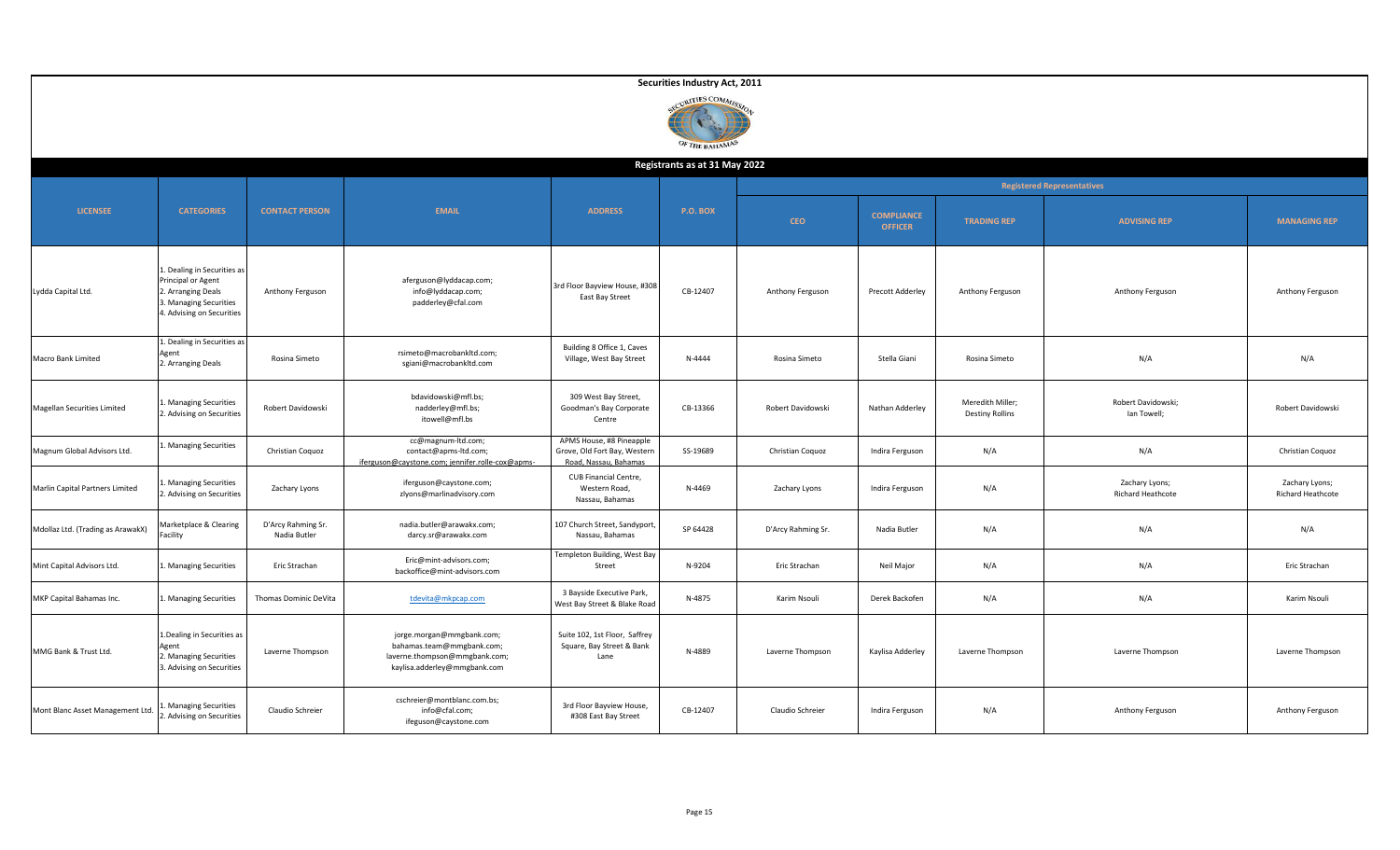|                                                           |                                                                                                                              |                                 |                                                                                                                            |                                                                               | Securities Industry Act, 2011     |                              |                                     |                                                                                                               |                                                                                                                                                                                                                                                                |                                                                 |  |
|-----------------------------------------------------------|------------------------------------------------------------------------------------------------------------------------------|---------------------------------|----------------------------------------------------------------------------------------------------------------------------|-------------------------------------------------------------------------------|-----------------------------------|------------------------------|-------------------------------------|---------------------------------------------------------------------------------------------------------------|----------------------------------------------------------------------------------------------------------------------------------------------------------------------------------------------------------------------------------------------------------------|-----------------------------------------------------------------|--|
|                                                           |                                                                                                                              |                                 |                                                                                                                            |                                                                               | CURITIES COMMIC<br>OF THE BAHAMAN |                              |                                     |                                                                                                               |                                                                                                                                                                                                                                                                |                                                                 |  |
|                                                           |                                                                                                                              |                                 |                                                                                                                            |                                                                               | Registrants as at 31 May 2022     |                              |                                     |                                                                                                               |                                                                                                                                                                                                                                                                |                                                                 |  |
|                                                           |                                                                                                                              |                                 |                                                                                                                            |                                                                               |                                   |                              | <b>Registered Representatives</b>   |                                                                                                               |                                                                                                                                                                                                                                                                |                                                                 |  |
| <b>LICENSEE</b>                                           | <b>CATEGORIES</b>                                                                                                            | <b>CONTACT PERSON</b>           | <b>EMAIL</b>                                                                                                               | <b>ADDRESS</b>                                                                | <b>P.O. BOX</b>                   | <b>CEO</b>                   | <b>COMPLIANCE</b><br><b>OFFICER</b> | <b>TRADING REP</b>                                                                                            | <b>ADVISING REP</b>                                                                                                                                                                                                                                            | <b>MANAGING REP</b>                                             |  |
| Mosaic Financial Ltd. (formerly Old<br>Fort Financial)    | . Dealing in Securities as<br><i><b>gent</b></i><br>. Arranging Deals<br>3. Managing Securities<br>4. Advising on Securities | Shameka Fernander               | shameka.fernander@oldfortfinancial.com;<br>laterio.culmer@oldfortfinancial.com                                             | Offices at Old Fort Bay Building<br>#4, Western Road                          | SP-63771                          | Shameka Fernander            | Laterio Culmer                      | Shameka Fernander                                                                                             | Robert Jensen                                                                                                                                                                                                                                                  | Robert Jensen                                                   |  |
| Nexor (Bahamas) Ltd. (formerly Syz<br>Bank (Bahamas) Ltd) | Managing Securities<br>2. Advising on Securities                                                                             | Daniel-Marc Brunner             | compliance@nexor.am;                                                                                                       | Suite 508<br>Albany Financial Center, South<br>Ocean Boulevard,               | AP-59205-3380                     | Daniel-Marc Brunner          | Michelle Bain                       | N/A                                                                                                           | Werner Gruner;<br>Daniel-Marc Brunner                                                                                                                                                                                                                          | Werner Gruner:<br>Daniel-Marc Brunner                           |  |
| Nordica Investment Management<br>Limited                  | . Advising on Securities                                                                                                     | Danie Pertti Hedkrok            | pertti@nordicamanagement.com;<br>info@nordicamanagement.com;<br>mbain@sterling-bahamas.com;<br>ulrika@nordicamanagment.com | Suite 205A Saffrey Square, Bay<br>Street & Bank Lane                          | N-9934                            | Danie Pertti Hedkrok         | Anna Hedkrok                        | N/A                                                                                                           | N/A                                                                                                                                                                                                                                                            | N/A                                                             |  |
| Octogone Fund Management<br><i>imited</i>                 | . Managing Securities<br>2. Advising on Securities                                                                           | Alain Kunz                      | afk@octogone.com.bs;<br>ssc@octogone.com.bs;<br>cct@octogone.com.bs                                                        | No. 3 Offices Old Fort Bay,<br>Western Rd.                                    | SP-63157                          | Alain Kunz                   | Cindy Thompson                      | N/A                                                                                                           | Alain Kunz; George Pericles Maillis                                                                                                                                                                                                                            | Alain Kunz; George Pericles Maillis;<br>Joakim Lehmkuhl         |  |
| Oracle Capital Advisors Ltd.                              | 1. Dealing in Securities as<br>Agent<br>2. Managing Securities<br>3. Advising on Securities                                  | Oleg Nikityuk                   | mbain@sterling-bahamas.com;<br>oleg.n@orcap-group.com                                                                      | Suite 205A Saffrey Square,<br>Bank Lane and Bay Street                        | N-9934                            | Oleg Nikityuk                | Michelle Bain                       | Oleg Nikityuk                                                                                                 | Oleg Nikityuk                                                                                                                                                                                                                                                  | Oleg Nikityuk                                                   |  |
| Pepperstone Markets Limited                               | 1. Dealing in Securities as<br>Agent or Principal,<br>including Underwriting<br>2. Arranging Deals<br>3. Managing Securities | Rayneth Darling                 | compliance.bs@pepperstone.com<br>rayneth.darling@pepperstone.com                                                           | Sea Sky Lane<br>B201-204 Sandyport<br>West Bay Street<br>Nassau, Bahamas      |                                   | Vacant                       | Rayneth Darling                     | <b>Scott Redford</b>                                                                                          | N/A                                                                                                                                                                                                                                                            | Scott Redford                                                   |  |
| Phoenix Capital Ltd.                                      | . Managing Securities<br>2. Advising on Securities                                                                           | Luca Carlo Pasquale<br>Lanciano | luca@phoenix.bs;<br>compliance@phoenix.bs                                                                                  | 212 Church Street, Old Towne<br>Sandyport                                     | SP-64377                          | Luca Carlo Pasquale Lanciano | Aruna Rodgers                       | N/A                                                                                                           | Luca Carlo Pasquale Lanciano;<br>Carla Taylor                                                                                                                                                                                                                  | Luca Carlo Pasquale Lanciano;<br>Carla Taylor                   |  |
| Pictet Bank & Trust Limited                               | Dealing in Securities as<br>Agent<br>2. Arranging Deals<br>3. Managing Securities<br>4. Advising on Securities               | Alberto Valenzuela              | avalenzuela@pictet.com;<br>jduvalier@pictet.com<br>nas_finance@pictet.com                                                  | Bayside Executive Park,<br>Building 1, West Bay Street &<br><b>Blake Road</b> | N-4837                            | Alberto Valenzuela           | Janique Duvalier                    | Tamica Rolle; Donna Storr;<br>Miriam Scott; Nikola Ruzicic-<br>Kessler; Kristen N. Sweeting;<br>Melan Georges | Monica Millers; David Diaz; Jeremy Stuby; Isabelle Fiaux;<br>Jose Suarez; Karol Czartoryzki; Carlos De La Torre; Manuel<br>Garcia; Jose Antonio Gago; Fernando Luperi Guerra; Nikola<br>Ruzicic-Kessler; Kristen N. Sweeting; Dionne Curry; Jeremy<br>Proffitt | David Diaz;<br>Nikola Ruzicic-Kessler;<br><b>Typres Sturrup</b> |  |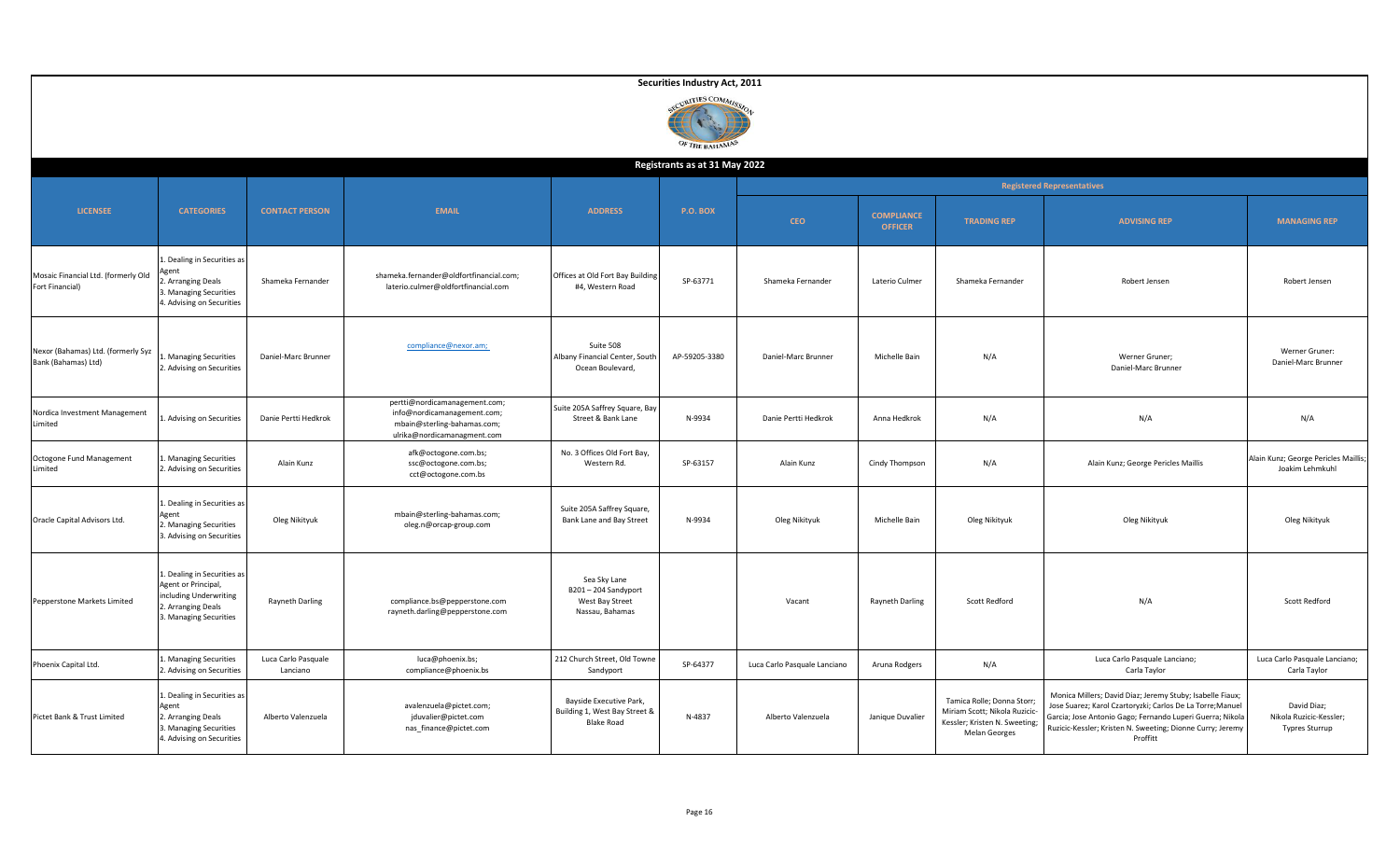|                                                           |                                                                                                                                |                                                  |                                                                                                                   |                                                                                          | Securities Industry Act, 2011 |                         |                                     |                     |                         |                                 |  |  |  |
|-----------------------------------------------------------|--------------------------------------------------------------------------------------------------------------------------------|--------------------------------------------------|-------------------------------------------------------------------------------------------------------------------|------------------------------------------------------------------------------------------|-------------------------------|-------------------------|-------------------------------------|---------------------|-------------------------|---------------------------------|--|--|--|
|                                                           | RITIES COMMIC<br>OF THE BAHAMAS                                                                                                |                                                  |                                                                                                                   |                                                                                          |                               |                         |                                     |                     |                         |                                 |  |  |  |
|                                                           |                                                                                                                                |                                                  |                                                                                                                   |                                                                                          | Registrants as at 31 May 2022 |                         |                                     |                     |                         |                                 |  |  |  |
|                                                           |                                                                                                                                |                                                  |                                                                                                                   |                                                                                          |                               |                         | <b>Registered Representatives</b>   |                     |                         |                                 |  |  |  |
| <b>LICENSEE</b>                                           | <b>CATEGORIES</b>                                                                                                              | <b>CONTACT PERSON</b>                            | <b>EMAIL</b>                                                                                                      | <b>ADDRESS</b>                                                                           | <b>P.O. BOX</b>               | <b>CEO</b>              | <b>COMPLIANCE</b><br><b>OFFICER</b> | <b>TRADING REP</b>  | <b>ADVISING REP</b>     | <b>MANAGING REP</b>             |  |  |  |
| Prevatt Capital Ltd. (formerly, San<br>Blas Capital Ltd.) | <b>Managing Securities</b><br>2. Advising on Securities                                                                        | Jonathan Israel Tepper                           | jonathan@prevattcapital.com;<br>iferguson@caystone.com                                                            | Lyford Cay House, Western<br>Road                                                        | N 7512                        | Jonathan Israel Tepper  | Indira Ferguson                     | N/A                 | Jonathan Israel Tepper  | Jonathan Israel Tepper          |  |  |  |
| Plotio Global Financial Limited                           | 1. Dealing in Securities as<br>Agent or Principal,<br>including underwriting<br>2. Arranging Deals in<br>Securities            | Vincent Laurent King<br>Latonia Symonette-Tinker | vking@vlkdirectors.com;<br>ltinker@thebayshoregroup.org;                                                          | Capital Union Bank Financial<br>Centre, Western Road, Lyford<br>Cay, Nassau, Bahamas     | N-1879                        | Vincent Laurent King    | Latonia Symonette-<br>Tinker        | Tsz Hong Fung       | N/A                     | N/A                             |  |  |  |
| Primo Investment Advisors Limited                         | <b>Managing Securities</b><br>. Advising on Securities                                                                         | Ecio Silva                                       | dayana@primo.bs<br>compliance@caystonesolutions.com                                                               | 2 Lyford Cay Financial Centre,<br>Western Road,<br>Centre of Commerce<br>Nassau, Bahamas | SP-639                        | Ecio Silva              | Indira Ferguson                     | N/A                 | Ecio Silva              | Ecio Silva                      |  |  |  |
| Primus Worldwide Limited                                  | 1. Dealing in Securities as<br>Agent or Principal,<br>including underwriting<br>2. Arranging Deals in<br>Securities            | LaTonia Symonette-Tinker                         | ltinker@bayshoregroup.org                                                                                         | Capital Union Bank Financial<br>Centre, Western Road, Lyford<br>Cay, Nassau, Bahamas     | N-1879                        | Claudine Farqharson     | Latonia Symonette-<br>Tinker        | Stelios Christodolu | N/A                     | N/A                             |  |  |  |
| Principal Global Advisors Limited                         | . Managing Securities<br>2. Advising on Securities                                                                             | Indira Ferguson                                  | IFerguson@caystone.com                                                                                            | Albany Financial Centre Suite<br>601 South Ocean Boulevard                               | SS-6313                       | Patrick Feuz            | Indira Ferguson                     | N/A                 | Patrick Feuz            | Patrick Feuz                    |  |  |  |
| Providence Advisors Limited                               | 1. Dealing in Securities as<br>Principal & Agent<br>2. Arranging Deals.<br>3. Managing Securities<br>4. Advising on Securities | Kenwood Kerr;<br>Monique Cooper                  | kenwood.kerr@providenceadvisors.net;<br>iferguson@caystonesolutions.com;<br>monique.cooper@providenceadvisors.net | 1st Floor, Goodman's Bay<br>Corporate Centre                                             | AP-59223-409                  | Kenwood Kerr            | Indira Ferguson                     | N/A                 | N/A                     | Kenwood Kerr;<br>Carrol Burrows |  |  |  |
| Q I Advisors (Bahamas) Ltd.                               | 1. Managing Securities<br>2. Advising on Securities                                                                            | Heather Bellot-Hazarian                          | hbh@ccpl.capital;<br>cam@ccpl.capital                                                                             | 23 Verdian Corporate Centre<br>West Bay Street, Nassau,<br>Bahamas                       | SP-63035                      | Heather Bellot-Hazarian | Candice McPhee                      | N/A                 | Heather Bellot-Hazarian | Heather Bellot-Hazarian         |  |  |  |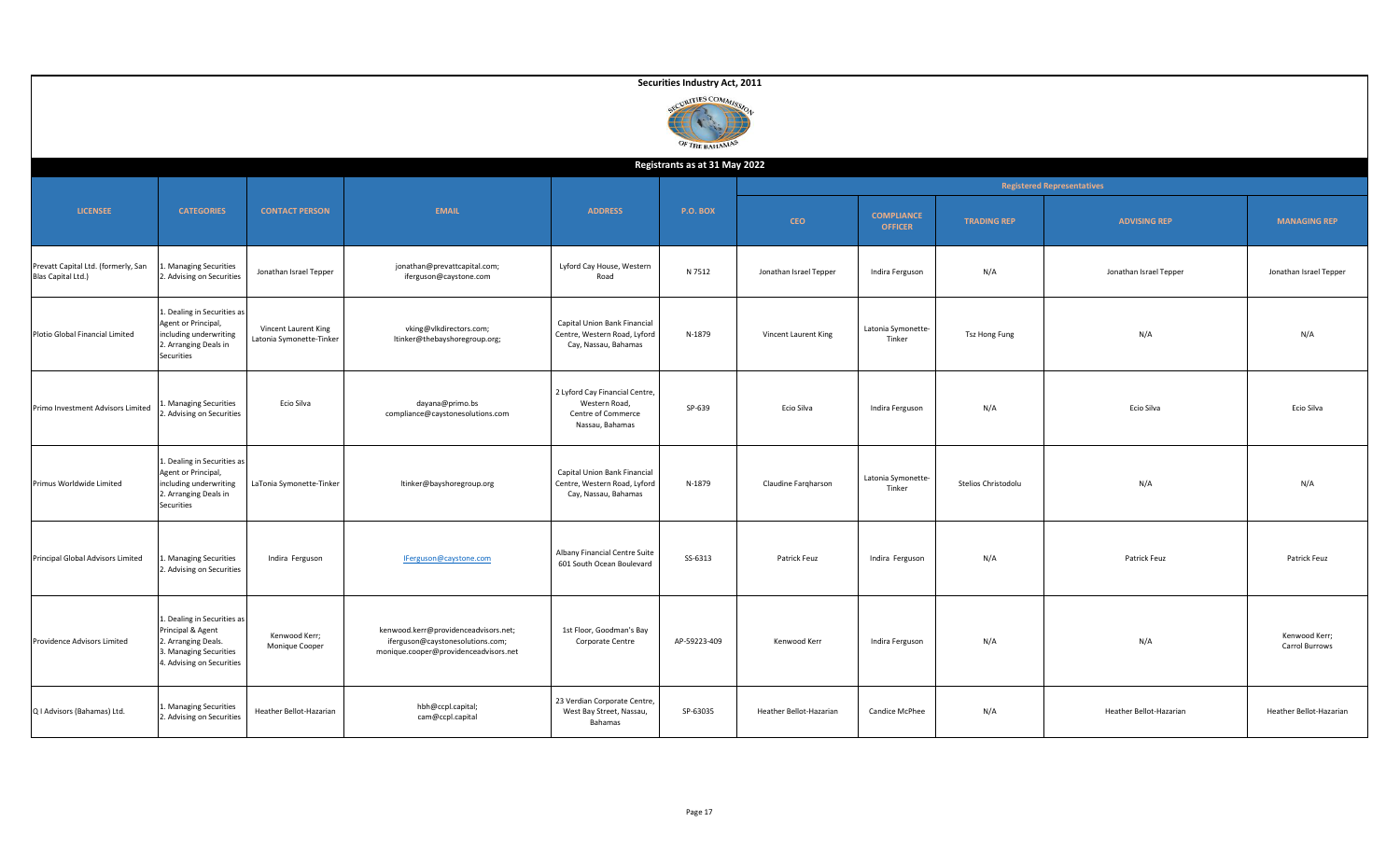|                                                                                                |                                                                                                                                |                                |                                                                                 |                                                                                         | Securities Industry Act, 2011        |                             |                                     |                                                                                            |                                                                                                                           |                                                                  |  |  |
|------------------------------------------------------------------------------------------------|--------------------------------------------------------------------------------------------------------------------------------|--------------------------------|---------------------------------------------------------------------------------|-----------------------------------------------------------------------------------------|--------------------------------------|-----------------------------|-------------------------------------|--------------------------------------------------------------------------------------------|---------------------------------------------------------------------------------------------------------------------------|------------------------------------------------------------------|--|--|
|                                                                                                |                                                                                                                                |                                |                                                                                 |                                                                                         | <b>RITIES COMM</b><br>OF THE BAHAMAS |                             |                                     |                                                                                            |                                                                                                                           |                                                                  |  |  |
|                                                                                                |                                                                                                                                |                                |                                                                                 |                                                                                         | Registrants as at 31 May 2022        |                             |                                     |                                                                                            |                                                                                                                           |                                                                  |  |  |
|                                                                                                |                                                                                                                                |                                |                                                                                 |                                                                                         |                                      |                             |                                     | <b>Registered Representatives</b>                                                          |                                                                                                                           |                                                                  |  |  |
| <b>LICENSEE</b>                                                                                | <b>CATEGORIES</b>                                                                                                              | <b>CONTACT PERSON</b>          | <b>EMAIL</b>                                                                    | <b>ADDRESS</b>                                                                          | P.O. BOX                             | <b>CEO</b>                  | <b>COMPLIANCE</b><br><b>OFFICER</b> | <b>TRADING REP</b>                                                                         | <b>ADVISING REP</b>                                                                                                       | <b>MANAGING REP</b>                                              |  |  |
| <b>Quantfury Trading Limited</b><br>(formerly, Chariton Capital Ltd.)                          | 1. Dealing in Securities as<br>Principal & Agent<br>2. Arranging Deals<br>3. Managing Securities<br>4. Advising on Securities  | Ali Pourdad                    | ali.pourdad@quantfury.com<br>padderley@cfal.com;<br>iyandra.smith@quantfury.com | 308 East Bay Street, 1st Floor<br>Bayview House. Nassau,<br>Bahamas                     | CB 12407                             | Ali Pourdad                 | Prescott Adderley                   | (Vacant)                                                                                   | (Vacant)                                                                                                                  | (Vacant)                                                         |  |  |
| RBC Dominion Securities (Global)<br>Limited                                                    | 1. Dealing in Securities as<br>Principal & Agent<br>2. Arranging Deals.<br>3. Managing Securities<br>4. Advising on Securities | Andrew McCartney               | mario.smith@rbc.com;<br>sophia.mckenzie@rbc.com;<br>andrew.mccartney@rbc.com    | Suite 201, Albany Financial<br>Center, South Ocean<br>Boulevard                         | N-3234                               | Andrew McCartney            | Mario Smith                         | John Rodney Bond;<br>Francisco Goncalves;<br>Devaughn Taylor;<br><b>Gregory Metrailler</b> | John Rodney Bond;<br>Carol Denis Newbold;<br>Sophia Eloise McKenzie;<br>Francisco Goncalves;<br><b>Gregory Metrailler</b> | Francisco Goncalves;<br><b>Gregory Metrailler</b>                |  |  |
| Renhe Financial Services Limited                                                               | 1. Dealing in Securities as<br>Agent<br>2. Arranging Deals                                                                     | Reece Chipman                  | reecechipman@hotmail.com;<br>cassandra.johnson@renhefs.com                      | Sea Sky Lane, Sandyport,<br>Nassau, Bahamas                                             | N 3406                               | Reece Chipman               | Cassandra Johnson                   | Yi Zhou                                                                                    | N/A                                                                                                                       | N/A                                                              |  |  |
| RIA Company Ltd.                                                                               | 1. Managing Securities                                                                                                         | Alejandro Luis<br>Barroetavena | barroetavena@riacoltd.com;<br>acharles@winterbotham.com                         | Winterbotham Place,<br>Malborough & Queen Streets                                       | N-3026                               | Alejandro Luis Barroetavena | Anja Marie Charles                  | N/A                                                                                        | N/A                                                                                                                       | Alejandro Luis Barroetavena                                      |  |  |
| RF Bank & Trust (Bahamas) Limited<br>formerly, Royal Fidelity Merchant<br>Bank & Trust Limited | . Dealing in Securities as<br>Agent<br>2. Arranging Deals<br>3. Managing Securities<br>4. Advising on Securities               | Michael Anderson               | michael.anderson@royalfidelity.com;<br>RFMBTRegulator@royalfidelity.com;        | Fidelity Financial Centre, 51<br><b>Frederick Street</b>                                | N-4853                               | Michael Anderson            | (Application pending)               | Belinda Payne;<br>Quentin Euriel Gibson;                                                   | Tishrea Grey;<br>Quentin Euriel Gibson;<br>Dominic Ajvon Stubbs;<br>Nevin Nico Knowles;<br>Karen Raquel Major             | Cleora Fraquharson;<br>David Craig Van Onselen;<br>David Slatter |  |  |
| Scotiabank (Bahamas) Limited                                                                   | 1. Dealing in Securities as<br>Principal & Agent<br>2. Arranging Deals.<br>3. Managing Securities<br>4. Advising on Securities | Roger Archer                   | roger.archer@scotiabank.com;<br>Rico.Russell@scotiabank.com                     | Rawson Square, Bay Street,<br>Nassau, Bahamas                                           | N-7518                               | Roger Archer                | <b>Rico Russell</b>                 | Deno Moss;<br>Janae Francis-Ingraham                                                       | Deno Moss;<br>Lisa Cherisse Taylor                                                                                        | Deno Moss                                                        |  |  |
| Seacapital Ltd.                                                                                | 1. Dealing in Securities as<br>Agent<br>2. Arranging Deals<br>3. Managing Securities<br>4. Advising on Securities              | Jasmine Tanya Cartwright       | operations@sea-capital.net;<br>jcartwright@sea-capital.net                      | Bahamas Financial Centre, 3rd<br>Floor, Shirley & Charlotte<br>Streets, Nassau, Bahamas | N-4865                               | (Vacant)                    | Jasmine Tanya<br>Cartwright         | Steven Michael Videla                                                                      | N/A                                                                                                                       | Steven Michael Videla                                            |  |  |
| Sinclair Asset Management Ltd.                                                                 | . Managing Securities<br>2. Advising on Securities                                                                             | Jean-Marc Wenger               | jmw@sinclairam.com; iferguson@caystonesolutions.com;<br>jj@sinclairam.com       | 207 Church Street, Sandyport<br>Nassau, Bahamas                                         | N/A                                  | Jean-Marc Wenger            | Indira Ferguson                     | N/A                                                                                        | Jean-Marc Wenger;<br>Joel Johnson                                                                                         | Jean-Marc Wenger;<br>Joel Johnson                                |  |  |
| SIS Solutions Ltd. (formerly Swiss<br>Investment Solutions (SIS) Ltd.)                         | . Managing Securities                                                                                                          | Keva McPhee                    | keva.mcphee@sis-solutions-ltd.com;<br>krystina.campbell@sis-solutions-ltd.com   | Cumberland House, 15<br>Cumberland Street                                               | SP-64111                             | Keva McPhee                 | Nicolette Krystina<br>Campell       | N/A                                                                                        | N/A                                                                                                                       | Keva McPhee                                                      |  |  |
| ST Global Markets Ltd.<br>(formerly, The Street Trader                                         | 1. Dealing in Securities as<br>Agent                                                                                           | <b>Esther Newton</b>           | esther.newton@tstbah.com<br>soweto.rolle@tstbah.com                             | 205 Church Street<br>Sandyport                                                          | SP-64427                             | <b>Esther Newton</b>        | Soweto Rolle                        | Vacant                                                                                     | N/A                                                                                                                       | N/A                                                              |  |  |

Limited)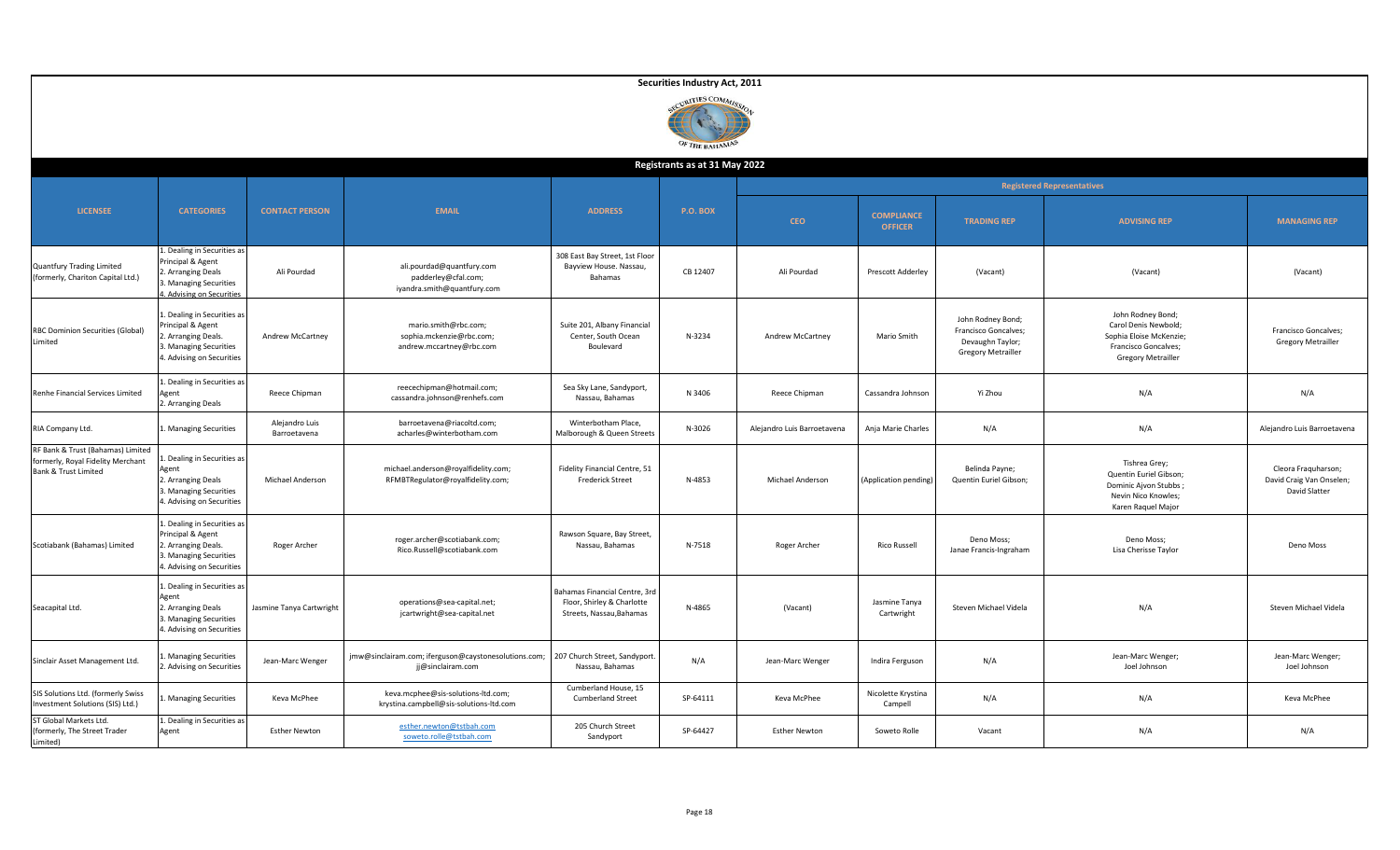|                                                         |                                                                                                                               |                                                         |                                                                                                       |                                                                          | Securities Industry Act, 2011  |                            |                                     |                                                |                                                                 |                                                                                       |  |
|---------------------------------------------------------|-------------------------------------------------------------------------------------------------------------------------------|---------------------------------------------------------|-------------------------------------------------------------------------------------------------------|--------------------------------------------------------------------------|--------------------------------|----------------------------|-------------------------------------|------------------------------------------------|-----------------------------------------------------------------|---------------------------------------------------------------------------------------|--|
|                                                         |                                                                                                                               |                                                         |                                                                                                       |                                                                          | RITIES COMMI<br>OF THE BAHAMAS |                            |                                     |                                                |                                                                 |                                                                                       |  |
|                                                         | Registrants as at 31 May 2022                                                                                                 |                                                         |                                                                                                       |                                                                          |                                |                            |                                     |                                                |                                                                 |                                                                                       |  |
| <b>LICENSEE</b>                                         | <b>CATEGORIES</b>                                                                                                             | <b>CONTACT PERSON</b>                                   | <b>EMAIL</b>                                                                                          | <b>ADDRESS</b>                                                           | <b>P.O. BOX</b>                | <b>CEO</b>                 | <b>COMPLIANCE</b><br><b>OFFICER</b> | <b>TRADING REP</b>                             | <b>Registered Representatives</b><br><b>ADVISING REP</b>        | <b>MANAGING REP</b>                                                                   |  |
| St. Matthew Capital Ltd.                                | . Managing Securities<br>2. Advising on Securities                                                                            | Antoine Bastian                                         | abastian@scml.com;<br>aferguson@smcl.com;<br>padderley@cfal.com                                       | 3rd Floor Bayview House, #308<br>East Bay Street                         | CB-12407                       | Antoine Bastian            | Prescott Adderley                   | N/A                                            | Anthony Ferguson                                                | Anthony Ferguson                                                                      |  |
| Sterling (Bahamas) Limited                              | 1. Arranging Deals<br>2. Managing Securities<br>3. Advising on Securities                                                     | Alan Edward Cole                                        | acole@sterling-bahamas.com;<br>rmiller@sterling-bahamas.com                                           | Suite 205A, Saffrey Square<br>Bank Lane and Bay Street<br>Nassau Bahamas | N-9934                         | Alan Edward Cole           | Raynell Naomi Miller                | Christopher Claude Cole                        | (Vacant)                                                        | Christopher Claude Cole                                                               |  |
| Sterling Financial Group Inc.                           | <b>Managing Securities</b><br>. Advising on Securities                                                                        | David Kosoy                                             | dk@sterlinggloballtd.com; info@sterlinggloballtd.com;<br>sbonamy@sterlinggloballtd.com                | 81 East Bay Street, Nassau,<br>Bahamas                                   | N-1812                         | David Kosoy                | Sunita Bonamy                       | David Kosoy;<br>Stephen Tiller                 | David Kosoy;<br>Stephen Tiller;                                 | David Kosoy;<br>Stephen Tiller                                                        |  |
| Stone Tower Management Ltd.                             | . Managing Securities                                                                                                         | Olivier Chaponnier                                      | sasa@leadingservices.net;<br>stonetower@leadingservices.net;<br>iferguson@caystone.com                | 2nd Terrace West, Centreville                                            | N-7755                         | Olivier Chaponnier         | Indira Ferguson                     | N/A                                            | N/A                                                             | Olivier Chaponnier                                                                    |  |
| Swan Capital Ltd.                                       | L. Managing Securities                                                                                                        | Jorge Isaac Moreira Barrow                              | rb@swancap.net;<br>jm@swancap.net                                                                     | Old Fort Bay Town Centre Unit<br>7, Building 2                           | SS-6333                        | Jorge Isaac Moreira Barrow | <b>Rosemary Barrett</b>             | N/A                                            | N/A                                                             | Jorge Isaac Moreira Barrow                                                            |  |
| Techfin Markets Limited                                 | 1. Dealing in Securities as<br>Principal or Agent,<br>including underwriting<br>2. Arranging Deals                            | LaTonia Symonette-Tinker                                | ltinker@thebayshoregroup.org                                                                          | Capital Union Bank Financial<br>Centre, Lyford Cay, Nassau,<br>Bahamas   | N-1879                         | Theresa Haven-Adderley     | Latonia Symonette-<br>Tinker        | Christos Barris                                | N/A                                                             | N/A                                                                                   |  |
| Templeton Global Advisors Limited                       | <b>Managing Securities</b><br>Advising on Securities                                                                          | Alan Bartlett                                           | alan.bartlett@franklintemplton.com;<br>peter.palleija@franklin.templeton.com                          | Templeton House, Lyford Cay,<br>Nassau, Bahamas                          | N-7759                         | Alan Bartlett              | Peter Palleija                      | N/A                                            | Peter Manfred Moeschter;<br>Warren Pustam                       | Herbert Arnett Jr.;<br>Christopher Peel;<br>Alan Bartlett;<br>Peter Manfred Moeschter |  |
| The Bank of Nova Scotia Trust<br>Company (Bahamas) Ltd. | 1. Dealing in Securities as<br>Principal & Agent<br>2. Arranging Deals.<br>. Managing Securities<br>4. Advising on Securities | Mario Causarano<br>Delric Beneby<br><b>Wence Martin</b> | mario.causarano@scotiawealth.com;<br>delric.beneby@scotiawealth.com;<br>wence.martin@scotiawealth.com | Scotia House, 404 East Bay<br>Street                                     | N-3016                         | Vacant                     | Delric Beneby                       | Gregory Walker;<br>Jerome Franks;<br>Paul Eddy | Gregory Walker;<br>Jerome Franks;<br>Juan Giraldo;<br>Paul Eddy | Gregory Walker;<br>Jerome Franks                                                      |  |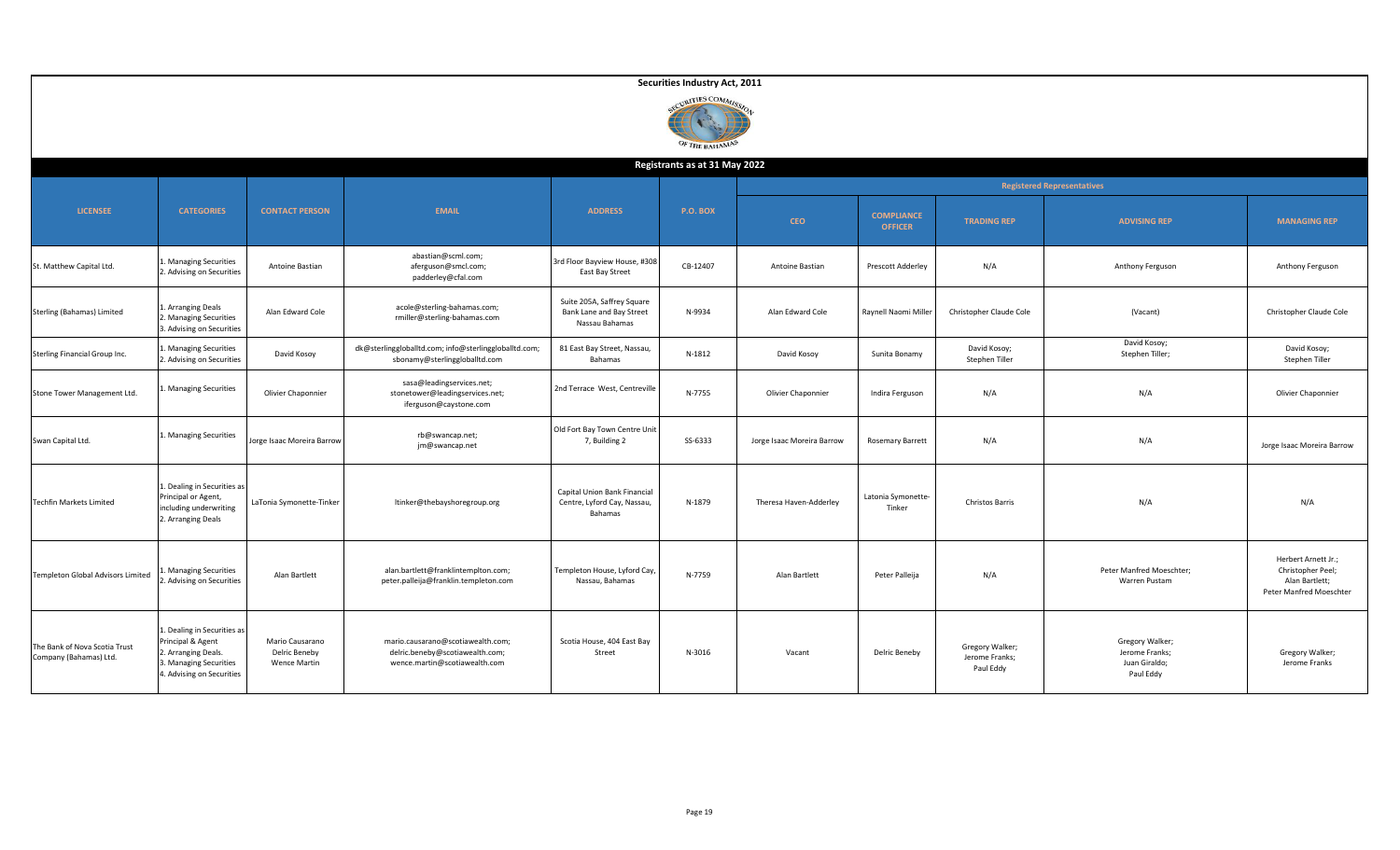|                                                                     |                                                                                                                                                           |                                        |                                                                                               |                                                              | Securities Industry Act, 2011<br>CURITIES COMMIS<br>OF THE BAHAMAS |                        |                                     |                                                                                                    |                             |                        |  |
|---------------------------------------------------------------------|-----------------------------------------------------------------------------------------------------------------------------------------------------------|----------------------------------------|-----------------------------------------------------------------------------------------------|--------------------------------------------------------------|--------------------------------------------------------------------|------------------------|-------------------------------------|----------------------------------------------------------------------------------------------------|-----------------------------|------------------------|--|
|                                                                     |                                                                                                                                                           |                                        |                                                                                               |                                                              | Registrants as at 31 May 2022                                      |                        |                                     |                                                                                                    |                             |                        |  |
|                                                                     |                                                                                                                                                           |                                        |                                                                                               |                                                              |                                                                    |                        | <b>Registered Representatives</b>   |                                                                                                    |                             |                        |  |
| <b>LICENSEE</b>                                                     | <b>CATEGORIES</b>                                                                                                                                         | <b>CONTACT PERSON</b>                  | <b>EMAIL</b>                                                                                  | <b>ADDRESS</b>                                               | <b>P.O. BOX</b>                                                    | <b>CEO</b>             | <b>COMPLIANCE</b><br><b>OFFICER</b> | <b>TRADING REP</b>                                                                                 | <b>ADVISING REP</b>         | <b>MANAGING REP</b>    |  |
| The Nastac Investment Group Ltd.                                    | 1. Advising on Securities                                                                                                                                 | Reece Chipman                          | reecechipman@hotmail.com                                                                      | Compass Point, Suite #2, West<br>Bay Street, Nassau, Bahamas | CB-13027                                                           | Reece Chipman          | Italia Donnice<br>Cartwright        | N/A                                                                                                | Reece Chipman               | N/A                    |  |
| The Private Trust Corporation<br>Limited                            | 1. Dealing in Securities as<br>Agent<br>2. Arranging Deals                                                                                                | Adrian Crosbie-Jones                   | info@privatetrustco.com;<br>acj@privatetrustco.com;<br>ndean@privatetrustco.com               | 2nd Floor, Charlotte House,<br>Shirley & Charlotte Streets   | $N-65$                                                             | Adrian Crosbie-Jones   | Natasha Dean                        | Charlene Storr;<br><b>Bruno Roberts</b>                                                            | N/A                         | N/A                    |  |
| The Winterbotham Trust Company<br>Ltd.                              | L. Dealing in Securities as<br>2. Arranging Deals<br>3. Managing Securities<br>4. Advising on Securities                                                  | Ivan Hooper                            | ihooper@winterbotham.com;<br>drounce@winterbotham.com                                         | Winterbotham Place,<br>Marlborough & Queen Streets           | N-3026                                                             | Ivan Hooper            | David Rounce                        | Christopher Hooper;<br>Ivan Hooper;<br>Jessica Thornley-Mitchell;<br>Tevin Bannister; Andrea Quant | Jessica Thornley-Mitchell   | David Thain            |  |
| TigerWit Limited (formerly TigerWit<br>Financial Services Limited). | 1. Dealing in Securities as<br>Principal or Agent<br>Arranging Deals<br>3. Managing Securities<br>4. Advising on Securities                               | Monalisa Hanna                         | compliance@tigerwit.com;<br>monalisa.hanna@tigerwit.com                                       | Sea Sky Lane, Sandyport,<br>Nassau, Bahamas                  | SP-64368                                                           | Andrew Rolle           | Monalisa Hanna                      | Andrew Rolle;<br>James Manczak;<br>Simon Denham                                                    | Andrew Rolle; James Manczak | James Manczak          |  |
| Trade Nation Ltd.                                                   | 1. Dealing in Securities as<br>Principal or Agent,<br>including underwriting<br>2. Arranging Deals<br>3. Managing Securities<br>4. Advising on Securities | Anthony Ferguson;<br>Prescott Adderley | aferguson@cfal.com;<br>padderley@cfal.com                                                     | 1st Floor, Bayview House, East<br><b>Bay Street</b>          | CB-12407                                                           | Anthony Ferguson       | Prescott Adderley                   | Anthony Ferguson                                                                                   | Anthony Ferguson            | Anthony Ferguson       |  |
| TradeZero Inc.                                                      | 1. Dealing in Securities as<br>Agent                                                                                                                      | <b>Kay Briggs</b>                      | kbriggs@tradezero.co;<br>tz@tradezero.co;<br>sfountain@tradezero.co<br>corporate@tradezero.co | 467 West Bay Street<br>Nassau, Bahamas                       | SP-62904                                                           | Kay Briggs             | Scymont Fountain                    | Tonielle Brancaccio;<br>Kay Briggs;<br>Torsha Ingraham                                             | N/A                         | N/A                    |  |
| <b>UCAP Bahamas Limited</b>                                         | 1. Dealing in Securities as<br>Principal or Agent,<br>including underwriting<br>2. Arranging Deals<br>3. Managing Securities<br>4. Advising on Securities | Clement Ducasse                        | clement.ducasse@capitalunionbank.com;<br>accounts@ucapbh.com;<br>iferguson@caystone.com       | CUB Financial Center,<br>Lyford Cay,<br>Nassau, Bahamas      | N/A                                                                | <b>Clement Ducasse</b> | Indira Ferguson                     | <b>Clement Ducasse</b>                                                                             | <b>Clement Ducasse</b>      | <b>Clement Ducasse</b> |  |